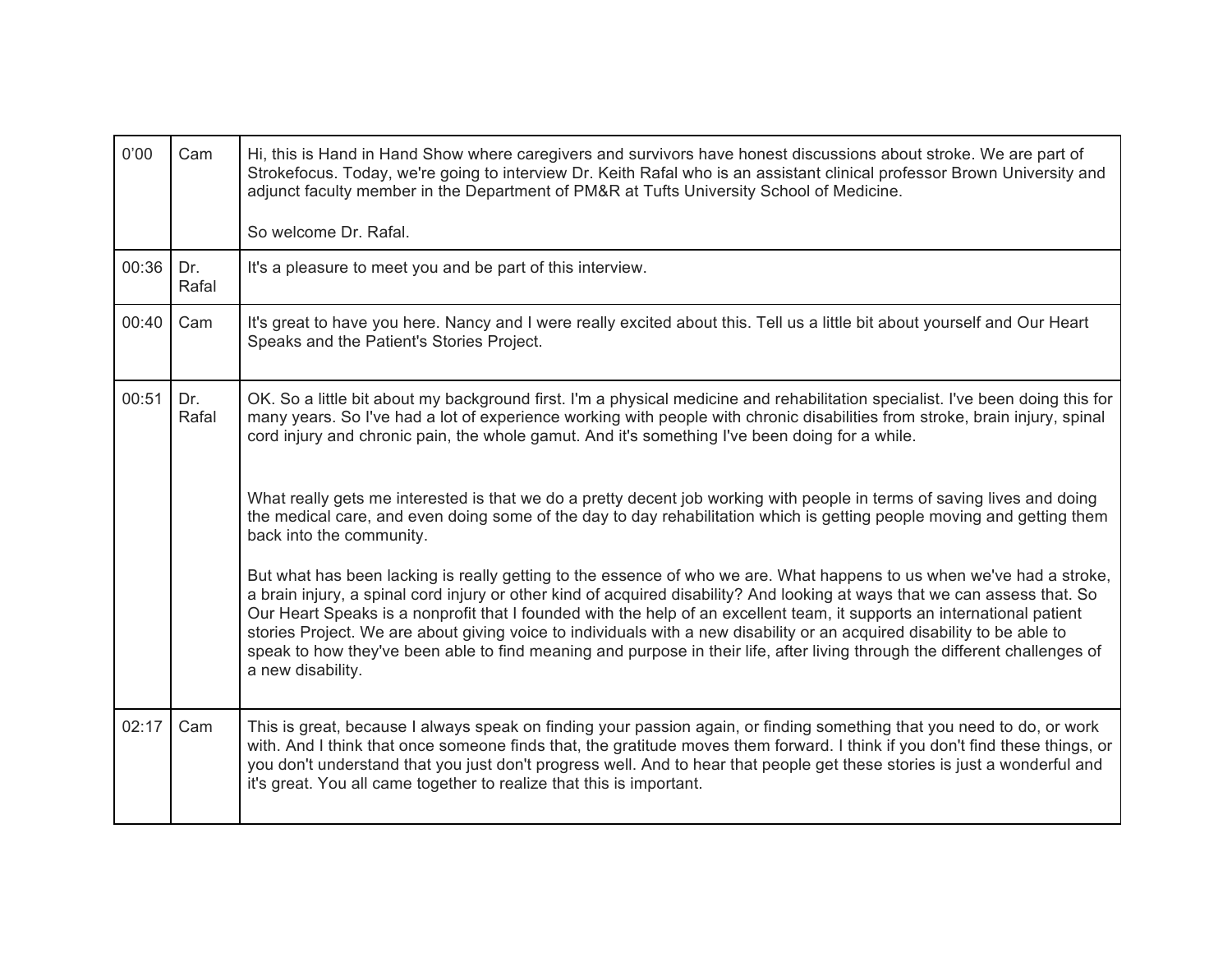| 03:13 | Dr.<br>Rafal | What you're saying is very true. And what I wanted to do with the group I've been working with is to take this out of any<br>one institution to really empower people from all around the world.<br>We know that stories can be very powerful on many levels. There's research to support that being able to tell your story,<br>has therapeutic value. In addition, there can be tremendous impact for the listener as well. That is part of our goal. Can<br>others learn from this? Can they be inspired? Can this make a difference in their lives. We have a very broad audience<br>that we're trying to reach and it can be very impactful.                                                                                                                                                                                                                                                                                                                                                                                                                                                                                                                                                                                                                                                                                                                                                                                         |
|-------|--------------|-------------------------------------------------------------------------------------------------------------------------------------------------------------------------------------------------------------------------------------------------------------------------------------------------------------------------------------------------------------------------------------------------------------------------------------------------------------------------------------------------------------------------------------------------------------------------------------------------------------------------------------------------------------------------------------------------------------------------------------------------------------------------------------------------------------------------------------------------------------------------------------------------------------------------------------------------------------------------------------------------------------------------------------------------------------------------------------------------------------------------------------------------------------------------------------------------------------------------------------------------------------------------------------------------------------------------------------------------------------------------------------------------------------------------------------------|
| 03:42 | Cam          | Who are you trying to connect with? Basically just survivors or people that have certain disabilities? Or anyone who has<br>had an uphill battle in their life?                                                                                                                                                                                                                                                                                                                                                                                                                                                                                                                                                                                                                                                                                                                                                                                                                                                                                                                                                                                                                                                                                                                                                                                                                                                                           |
| 03:58 | Dr.<br>Rafal | It's a very broad group. It includes individual patient/disability community as well as caregivers and health care<br>providers. Actually I've just expanded our scope of reach to include health care leaders. People who are in the field that<br>actually may have an impact on where things are going.<br>I think all those groups are very important. I know myself being on faculty of one of the teaching hospitals I have started<br>to integrate this work into the fellowship training program that we have as well as with the residents.<br>So when they spend some time with me, they know this project exists. They can see stories so it's not just going on the<br>rounds and seeing the patients, but hearing what's happening when they leave the hospital and learn what's possible.<br>That gets to another area of interest for me. We would like to set up something called the "Culture of Possibility".<br>I think we have a mindset out there. When I say "We" this includes individuals who are going through the experience of<br>living with a new disability as well as the broader audience previously mentioned and society as a whole. What does it<br>mean to have a stroke or a brain injury? Or go through a chronic illness that really has changed our lives in an<br>appreciable way? How can we have meaning and purpose? And really begin to understand and make the necessary<br>Paradigm Shift? |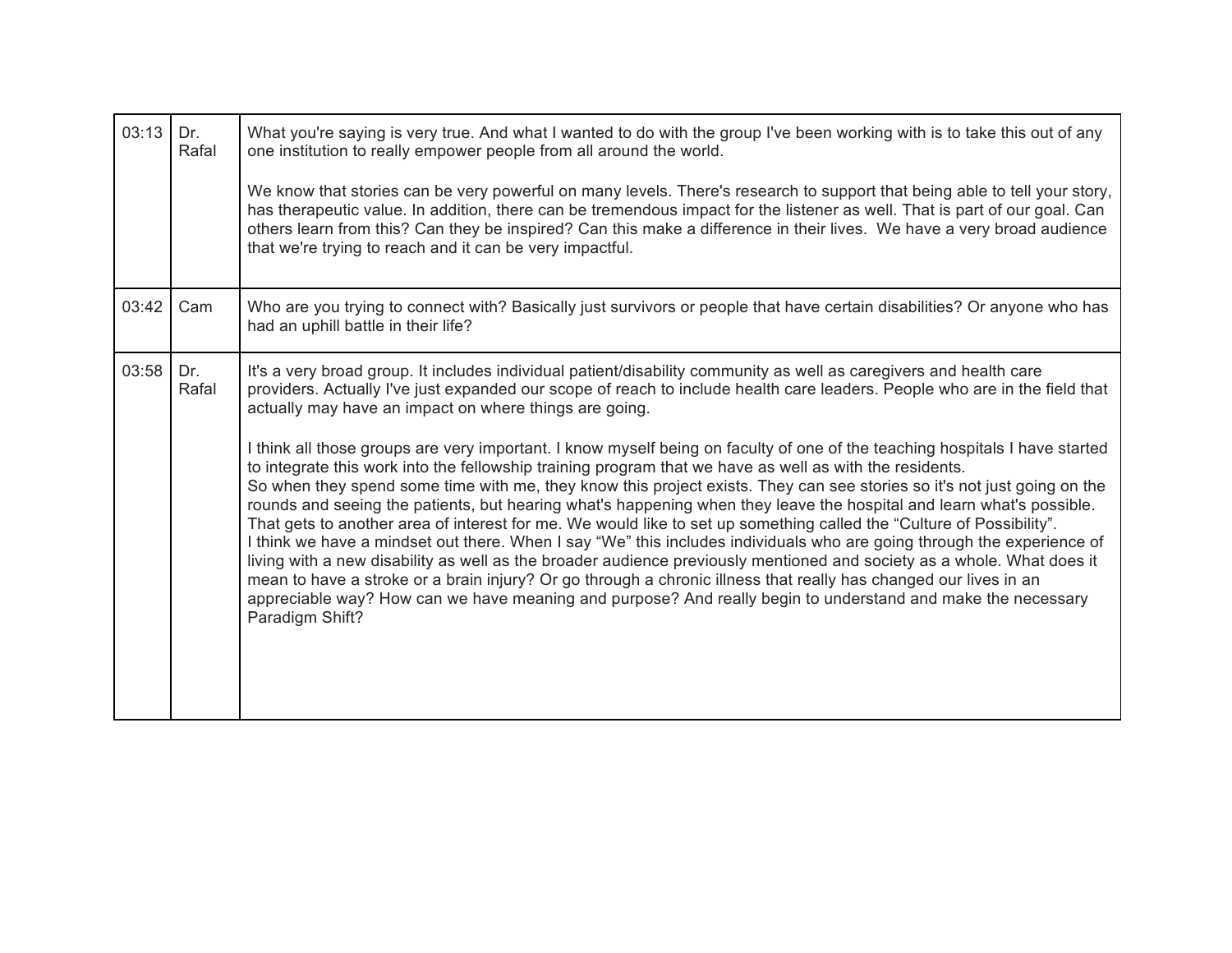| 05:22 | Cam          | I just can't say enough about what I'm hearing. It is so positive and so wonderful. As a former resident coordinator at a<br>major hospital here in St. Louis, I always felt that our residents didn't always quite get into the patient.<br>What the stroke really does to them? What the disability really does do for them?<br>And I think for residents, or for anyone going into medicine, or even people who had been in medicine, for a long time,<br>this might be just a great way to hear, to see and maybe understand more of what patients go through.                                                                                                                                                                                                                                                                                                                                                                                              |
|-------|--------------|-----------------------------------------------------------------------------------------------------------------------------------------------------------------------------------------------------------------------------------------------------------------------------------------------------------------------------------------------------------------------------------------------------------------------------------------------------------------------------------------------------------------------------------------------------------------------------------------------------------------------------------------------------------------------------------------------------------------------------------------------------------------------------------------------------------------------------------------------------------------------------------------------------------------------------------------------------------------|
| 06:25 | Dr.<br>Rafal | I think you're absolutely correct.<br>It's a perspective that often is not understood or really observed as much in training and medical care.<br>There is such a focus on getting people on the right medications and making sure the blood pressures are OK and<br>people are moving through the system quickly.<br>I'm not saying those are not important. They're very important. They're critical but often the patient as an individual is<br>missed in that.<br>What I mean is who they are and what they're going through. Often we'll say OK we'll label it someone who's depressed<br>or someone is anxious. That all may be true but there's a core thing going on here. This often misses the point.<br>When you are facing a major life change, there are questions that we all face and we have to deal with. If we can<br>understand that and address that I think is really critical. It's all about what it means to be human. And that's you. |
| 06:00 | Cam          | Yeah I knew after having my stroke, and I'm sure even though Nancy didn't have the stroke, she has lived with her<br>husband who did have one, for 26 years. Anything about feelings or how to deal with it is just what we need.<br>Professionals need to recognize that. This is huge.                                                                                                                                                                                                                                                                                                                                                                                                                                                                                                                                                                                                                                                                        |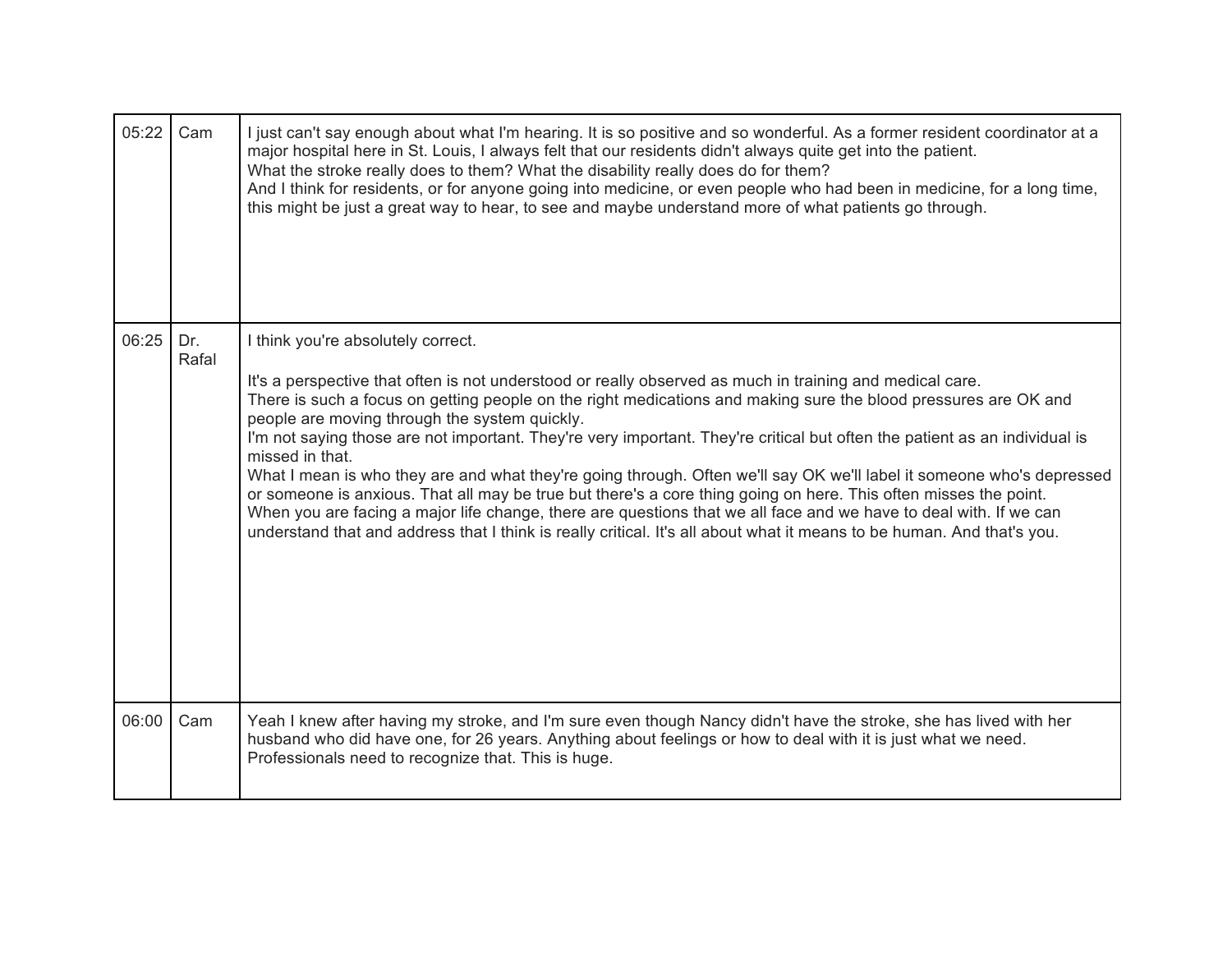| 07'27 | Nancy | When we were going through my husband's stroke, there was such an incredible disconnect between the doctors and<br>this person that I loved.<br>And I couldn't get doctors to answer my questions. They would look at me like why are you asking that. And they would<br>turn and walk away probably because they didn't know how to answer. That's the only thing I can think of. I don't think<br>they were being intentionally rude.<br>But after seeing so many doctors so long I felt like I was just walking around. We were a number in the system and that<br>was it. |
|-------|-------|-------------------------------------------------------------------------------------------------------------------------------------------------------------------------------------------------------------------------------------------------------------------------------------------------------------------------------------------------------------------------------------------------------------------------------------------------------------------------------------------------------------------------------------------------------------------------------|
|       |       | There was nothing personal about how we were treated or no one cared about how far we actually fell from the<br>previous life to where we were within 24 hours. So I am so grateful for what you're doing and the fact that someone of<br>your caliber is absolutely waking up to this incredible need. Thank you for providing this service.                                                                                                                                                                                                                                 |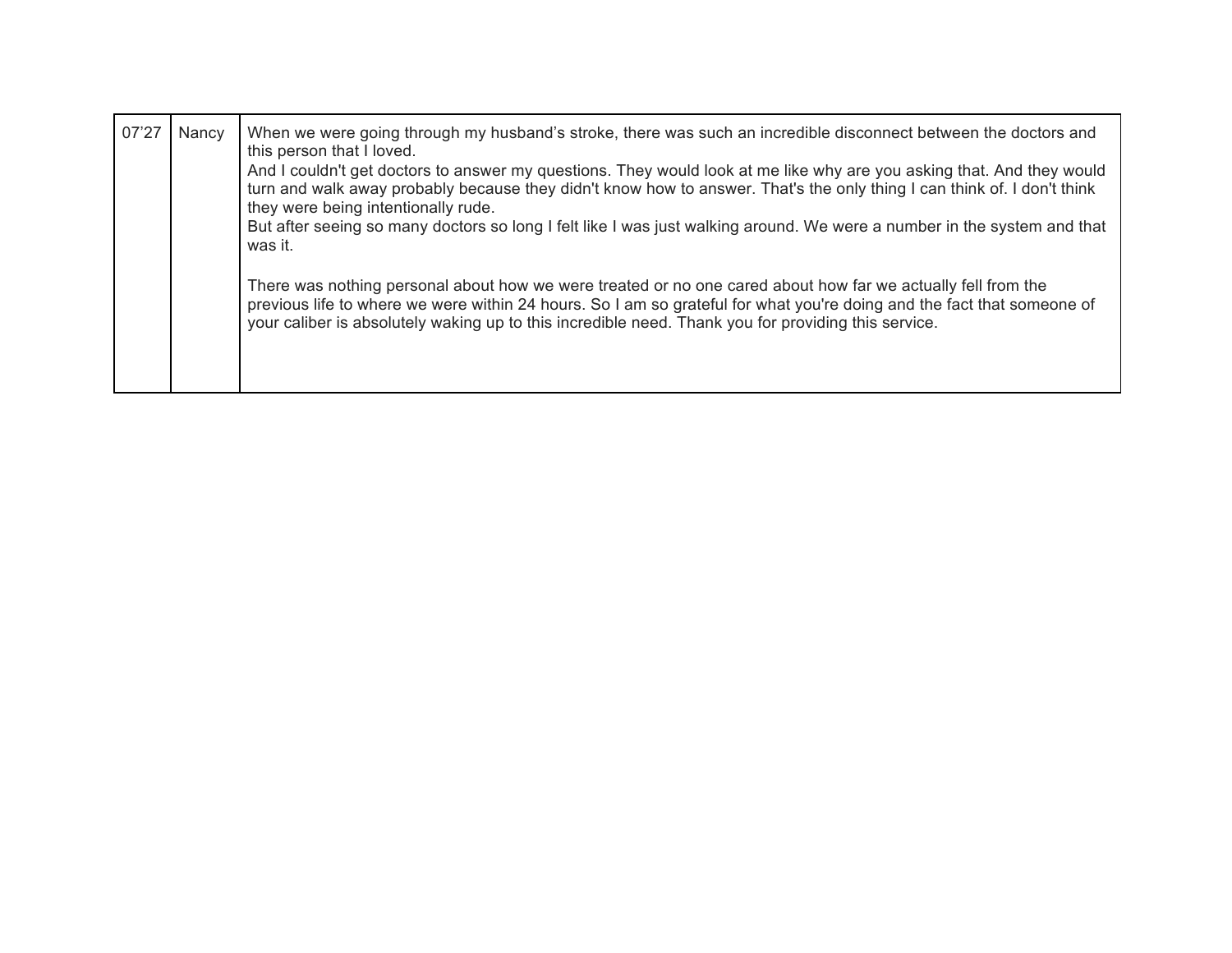| 11:02 | Dr.<br>Rafal | Thank you. I appreciate hearing that. I'm not sure how many people are familiar with Victor Frankl and his book, Man's<br>Search For Meaning. So there is a parallel to this.                                                                                                                                                                                                                                                                                                                                                                                                                                                                                                                                                                                                                                                                                                                                                                                                                                                                                                                                                                                                                                                                                                                                                                                                                                                                                                                                                                                                                                                                                                                                                                                                                                                                                                                                                                                                                                                                                                                                                                                                                                                                                                                                                                                                                                                 |
|-------|--------------|-------------------------------------------------------------------------------------------------------------------------------------------------------------------------------------------------------------------------------------------------------------------------------------------------------------------------------------------------------------------------------------------------------------------------------------------------------------------------------------------------------------------------------------------------------------------------------------------------------------------------------------------------------------------------------------------------------------------------------------------------------------------------------------------------------------------------------------------------------------------------------------------------------------------------------------------------------------------------------------------------------------------------------------------------------------------------------------------------------------------------------------------------------------------------------------------------------------------------------------------------------------------------------------------------------------------------------------------------------------------------------------------------------------------------------------------------------------------------------------------------------------------------------------------------------------------------------------------------------------------------------------------------------------------------------------------------------------------------------------------------------------------------------------------------------------------------------------------------------------------------------------------------------------------------------------------------------------------------------------------------------------------------------------------------------------------------------------------------------------------------------------------------------------------------------------------------------------------------------------------------------------------------------------------------------------------------------------------------------------------------------------------------------------------------------|
|       |              | I read initially many years ago the book Man's Search for Meaning. I re-read it again and I said this is exactly what I'm<br>talking about and what he's been talking about for many years. The work of Victor Frankl connected me to a whole                                                                                                                                                                                                                                                                                                                                                                                                                                                                                                                                                                                                                                                                                                                                                                                                                                                                                                                                                                                                                                                                                                                                                                                                                                                                                                                                                                                                                                                                                                                                                                                                                                                                                                                                                                                                                                                                                                                                                                                                                                                                                                                                                                                 |
|       |              | community.<br>I am not sure if people have heard about the Frankl Community. Maybe more in Europe than in the United States. But<br>as a psychiatrist, Frankl actually lived through war and the Holocaust. While he was in a concentration camp, going<br>through the horrific experience there, he actually had the wherewithal to observe his fellow prisoners and in particular<br>the survivors. Trying to understand how some people were able to get through that. Why they have more resilience than<br>others. He was very curious about that. He developed the whole system of therapy that really looked at how we can be<br>more resilient. How we can flourish and thrive? How we can find meaning and purpose in life despite the most horrific<br>events? So that actually really spoke to something in a way that each of us go through when we face a new medical<br>situation, or a new disability, how we're facing our own personal challenge, our own personal loss in many ways. How<br>do we get through that? How do we thrive and flourish? I've seen some wonderful things in my life with my own<br>patients. I see what's possible and that's why I said there really needs to be a platform. There needs to be a way of<br>giving voice to what is possible. Putting it online so that people can see it.<br>There is a broad audience. Education and research can further serve this goal.<br>I have a very intriguing, I mean, grandiose vision. It is a vision that my team also holds. Is there a way that beyond one<br>person at a time that we can have an impact? That in itself is wonderful if one person can look at it and be moved.<br>Beyond that can we begin to influenceff best practices? Can we fundamentally impact the way we as a society begin to<br>look at what it means to have a disability, or to have a chronic medical illness and maybe help to positively change this<br>in some ways. What does it mean to be human experiencing this new reality? How can we support this idea that fully<br>appreciates our humanity? This way of seeing the world is transformative for those living through the challenge of a<br>new disability and for all of us. It is a real paradigm shift. How we develop these resources can help illuminate a path<br>and serve as an inspiration to many. It's really with that purpose in mind that we hope to make a difference. |
|       |              |                                                                                                                                                                                                                                                                                                                                                                                                                                                                                                                                                                                                                                                                                                                                                                                                                                                                                                                                                                                                                                                                                                                                                                                                                                                                                                                                                                                                                                                                                                                                                                                                                                                                                                                                                                                                                                                                                                                                                                                                                                                                                                                                                                                                                                                                                                                                                                                                                               |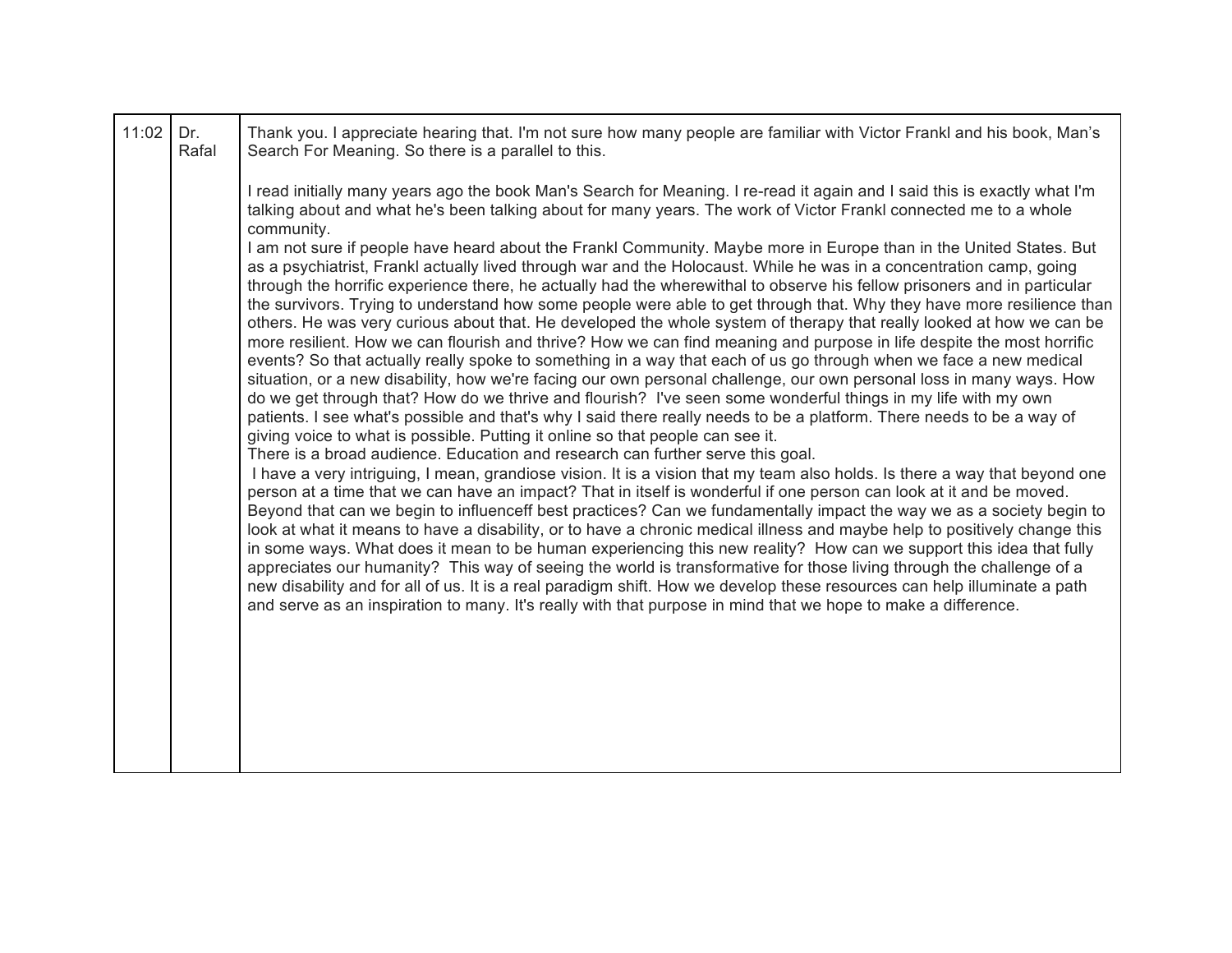|       | Nancy        | You've already used some of my favorite words along the way because I know that John and I have certainly learned to<br>survive and thrive.<br>And I like the fact that you use the word "Thrive". And the other thing that really speaks directly to my soul is the<br>concept of Paradigm Shift, because the acceptance of Paradigm Shift when something happens is the the core thing<br>that has to happen for people to be able to turn around and get to the "Thrive" place from my perspective.<br>Because if you're sitting there looking at your old life, and saying we have to live exactly the same way, because that's<br>the only way I can be happy, then you've got a problem. And helping people make that Paradigm Shift and getting them<br>to the concept then they're on the way to health and happiness. I'm so glad that your profession is looking at this rather<br>than just someone like me who writes one little book about it. |
|-------|--------------|-------------------------------------------------------------------------------------------------------------------------------------------------------------------------------------------------------------------------------------------------------------------------------------------------------------------------------------------------------------------------------------------------------------------------------------------------------------------------------------------------------------------------------------------------------------------------------------------------------------------------------------------------------------------------------------------------------------------------------------------------------------------------------------------------------------------------------------------------------------------------------------------------------------------------------------------------------------|
| 12:01 | Dr.<br>Rafal | You make a very important point.<br>Absolutely. You know it is a different mindset that occurs for an individual that's going through this process. They<br>obviously need help with that. That's why I think the resources that we're talking about are very important.<br>But I think it's a mind shift as well for people who provide patient care and caregivers to begin to see what is possible.                                                                                                                                                                                                                                                                                                                                                                                                                                                                                                                                                      |
| 12:27 | Nancy        | Exactly. So now you've really got my interest piqued here.<br>What specifically are you doing with your organization to help change that mindset.<br>And where are you going?<br>What tools do we have as caregivers and survivors from what you're doing that will help us.                                                                                                                                                                                                                                                                                                                                                                                                                                                                                                                                                                                                                                                                                |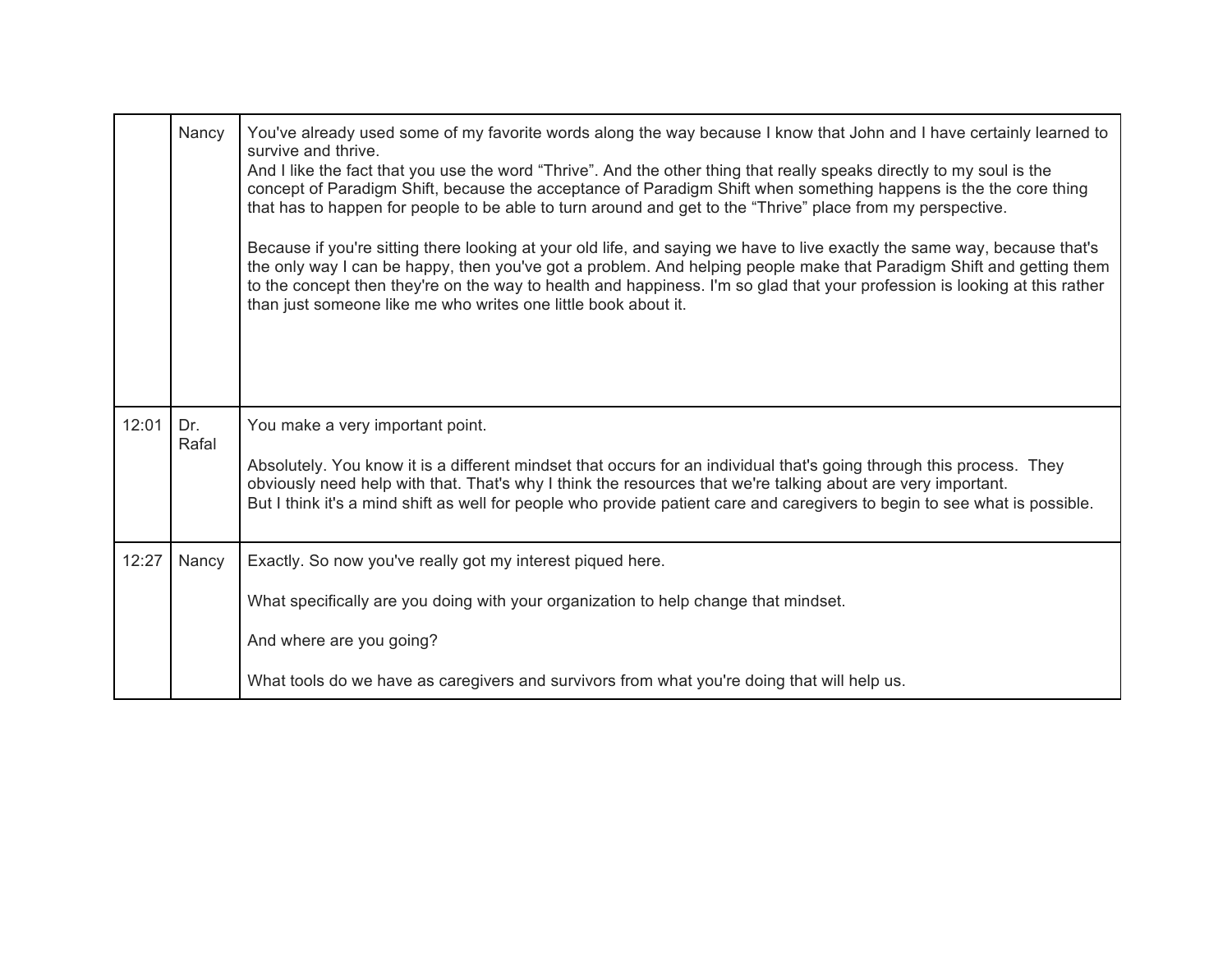| 12:44 | Dr.<br>Rafal | A couple of things.<br>First and foremost it is my hope that these stories themselves will actually be not only an inspiration but a blueprint for<br>that, as we start to accumulate these stories. So this is an online platform. The way it works is that individuals from<br>anywhere in the world can submit a story, as long as it meets the basic criteria. Individuals who have some kind of<br>acquired or new disability. We're not looking at a particular time course. So it needs to be somewhere in their life from<br>adolescence onward where something has shifted for them, and they have been able to find meaning and purpose and<br>feel comfortable sharing their story with the public. So individually we can look at learn for these inspirational heartfelt<br>stories.<br>But there's also a research component to it, because it is my feeling and that of my team, that over time as we<br>accumulate more and more stories, there may be a thread or threads that are we can learn from in aggregate that you<br>can't get from any one story alone.<br>So there's something called qualitative analysis. By looking at the narratives and stories we'll be able over the next<br>couple of years to begin to look at that and drill down on that, and hopefully come up with the wisdom and strategies<br>that clearly would be helpful for most people.<br>The other thing is that actually over time (we don't have it right now but) I'm going to be looking for is feedback and<br>stories from people that have looked at these stories, and said you know what, this is helpful for me and this is how this<br>has been helpful and has made a difference in my life or those I care about. So it's a constant dynamic process. This is<br>how we hope to really touch people's lives and make a difference.<br>The other thing is we're also reaching out and really developing collaborative efforts with other organizations. For<br>example we have rehab hospitals organizations such as yours that could clearly benefit. I have reached out to the<br>PACE program, which is a program working with the geriatric population living and aging in place. I even have some<br>beginning collaboration with the non-profit Partners in Health and their important work in Haiti. They encounter a lot of<br>trauma and it gets into the whole cultural issues which is very interesting. A very interesting dynamic there. I think we<br>actually can learn a lot from different cultural interpretations of what disability even means.<br>I am actually learning myself that it's not just what we think here in the United States. It's a different perspective. So<br>multicultural inclusive perspective is really important and a key component of this initiative. |
|-------|--------------|--------------------------------------------------------------------------------------------------------------------------------------------------------------------------------------------------------------------------------------------------------------------------------------------------------------------------------------------------------------------------------------------------------------------------------------------------------------------------------------------------------------------------------------------------------------------------------------------------------------------------------------------------------------------------------------------------------------------------------------------------------------------------------------------------------------------------------------------------------------------------------------------------------------------------------------------------------------------------------------------------------------------------------------------------------------------------------------------------------------------------------------------------------------------------------------------------------------------------------------------------------------------------------------------------------------------------------------------------------------------------------------------------------------------------------------------------------------------------------------------------------------------------------------------------------------------------------------------------------------------------------------------------------------------------------------------------------------------------------------------------------------------------------------------------------------------------------------------------------------------------------------------------------------------------------------------------------------------------------------------------------------------------------------------------------------------------------------------------------------------------------------------------------------------------------------------------------------------------------------------------------------------------------------------------------------------------------------------------------------------------------------------------------------------------------------------------------------------------------------------------------------------------------------------------------------------------------------------------------------------------------------------------------------------------------------------------------------------------------------------------------------------------------------------------------------------|
|       |              |                                                                                                                                                                                                                                                                                                                                                                                                                                                                                                                                                                                                                                                                                                                                                                                                                                                                                                                                                                                                                                                                                                                                                                                                                                                                                                                                                                                                                                                                                                                                                                                                                                                                                                                                                                                                                                                                                                                                                                                                                                                                                                                                                                                                                                                                                                                                                                                                                                                                                                                                                                                                                                                                                                                                                                                                                    |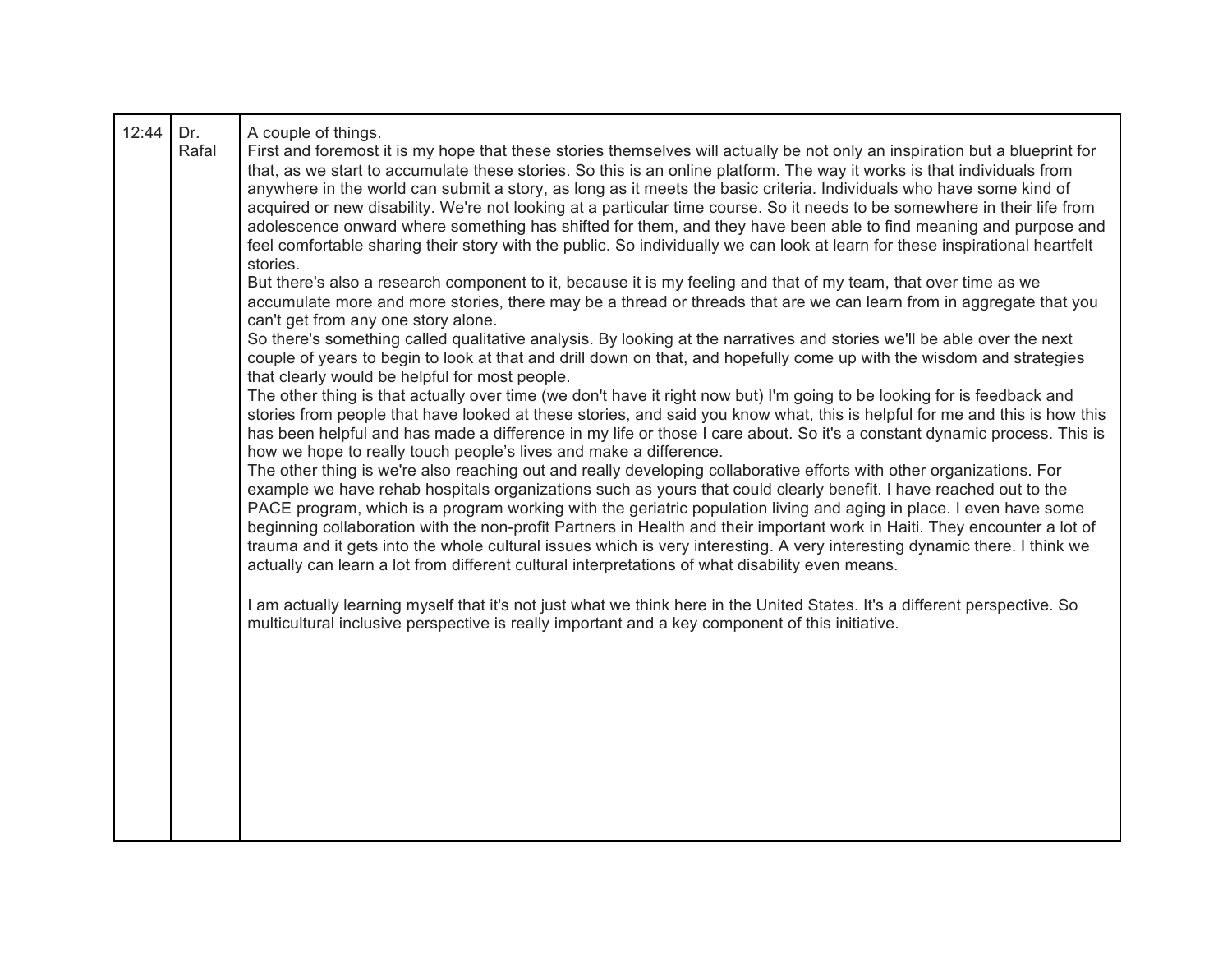| 15:30 | Nancy        | So I have another question.<br>What is going out to these other organizations like? Other nonprofits and hospitals and rehab centers and other places,<br>what kind of attitude are you receiving from these people regarding your program and your ideas?                                                                                                                 |
|-------|--------------|----------------------------------------------------------------------------------------------------------------------------------------------------------------------------------------------------------------------------------------------------------------------------------------------------------------------------------------------------------------------------|
| 15:37 | Dr.<br>Rafal | It's interesting.<br>So for the most part it's very positive.<br>The thing that we're trying to work on is how do we make this accessible and inviting for them to use and get their<br>patients involved.<br>I think that's really the the critical piece.<br>They like the idea and it's just a matter of really helping to make this online platform easily accessible. |
| 15:59 | Nancy        | That's cool. I am glad to hear that. And I think you tapped on to the methodology of making it easy for them.                                                                                                                                                                                                                                                              |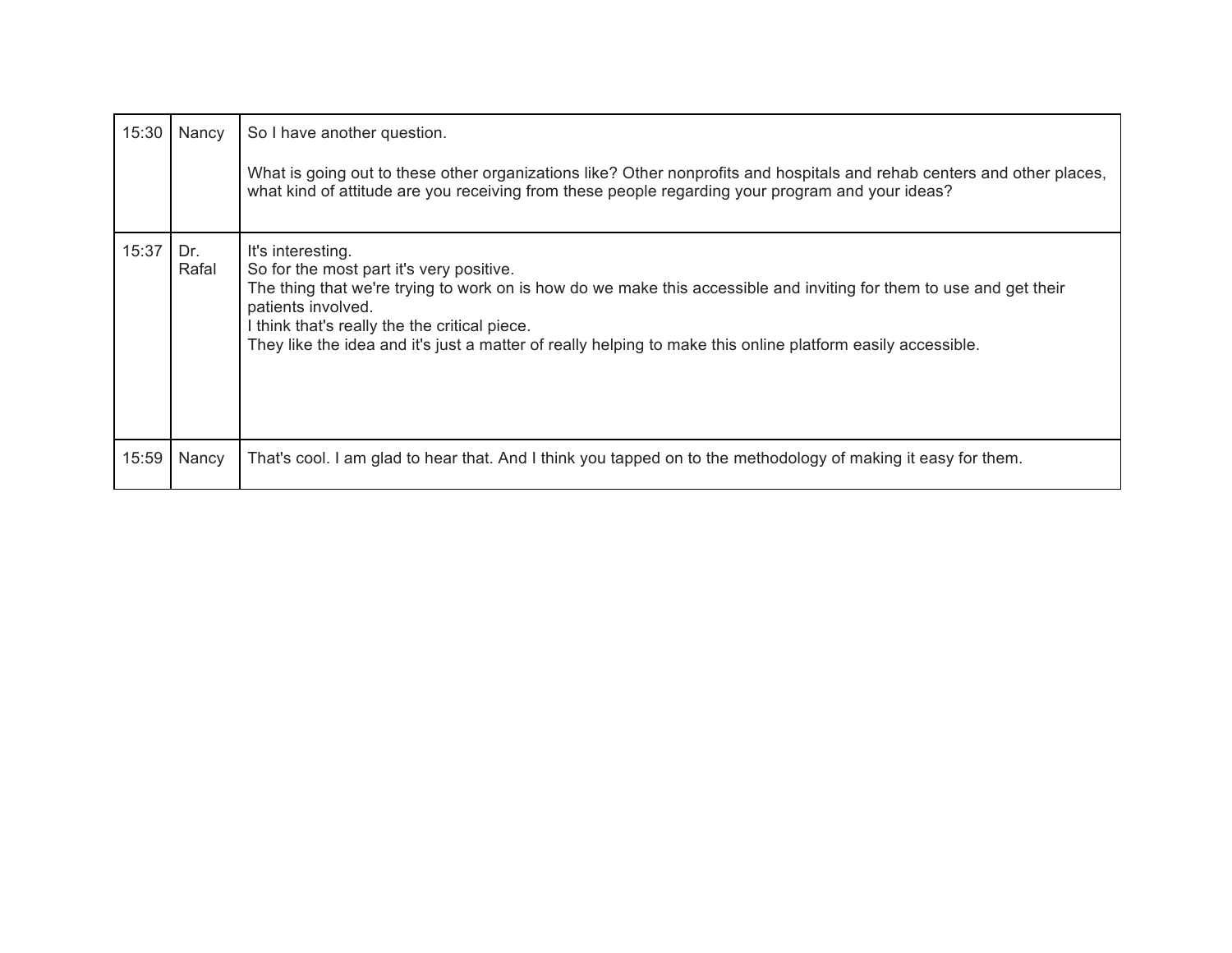| 16:06 | Dr.<br>Rafal | Yes.<br>So the other piece too that I think I do want to share. It gets into the different formats the stories can be told. We're not<br>limiting this necessarily to a first person narrative. We're using different artistic media and very much encouraging that.<br>What I mean by that is it could be poetry, can be a video, photography music, artwork as well as the written word or any<br>combination.<br>Why?<br>For a couple of reasons.<br>For some people that is how they can best express themselves. That's the medium that feels most comfortable for<br>them. Also the recipient our broad audience sometimes prefers to hear things in different ways or see things in different<br>ways. It makes a difference.<br>Actually because of someone's disability they may not be able to write things out but actually by doing it through a<br>picture, photography or music or some combination they're able to more effectively communicate what they are trying to<br>share in a I think that can be very helpful and powerful.<br>We want to really keep it open and rich. |
|-------|--------------|-------------------------------------------------------------------------------------------------------------------------------------------------------------------------------------------------------------------------------------------------------------------------------------------------------------------------------------------------------------------------------------------------------------------------------------------------------------------------------------------------------------------------------------------------------------------------------------------------------------------------------------------------------------------------------------------------------------------------------------------------------------------------------------------------------------------------------------------------------------------------------------------------------------------------------------------------------------------------------------------------------------------------------------------------------------------------------------------------|
| 17:02 | Nancy        | It's not only for the person who's delivering the message but if other people who have a disability want to perceive that<br>message they may perceive it better from art or music rather than language.                                                                                                                                                                                                                                                                                                                                                                                                                                                                                                                                                                                                                                                                                                                                                                                                                                                                                        |
| 17:18 | Dr.<br>Rafal | That's correct. Absolutely. And I'm a big fan of multimedia.                                                                                                                                                                                                                                                                                                                                                                                                                                                                                                                                                                                                                                                                                                                                                                                                                                                                                                                                                                                                                                    |
| 17:21 | Nancy        | Oh we never do any of that here. (joking)                                                                                                                                                                                                                                                                                                                                                                                                                                                                                                                                                                                                                                                                                                                                                                                                                                                                                                                                                                                                                                                       |
| 17:33 | Cam          | Is there anyone who has informed and inspired the mission of Our Heart Speaks?                                                                                                                                                                                                                                                                                                                                                                                                                                                                                                                                                                                                                                                                                                                                                                                                                                                                                                                                                                                                                  |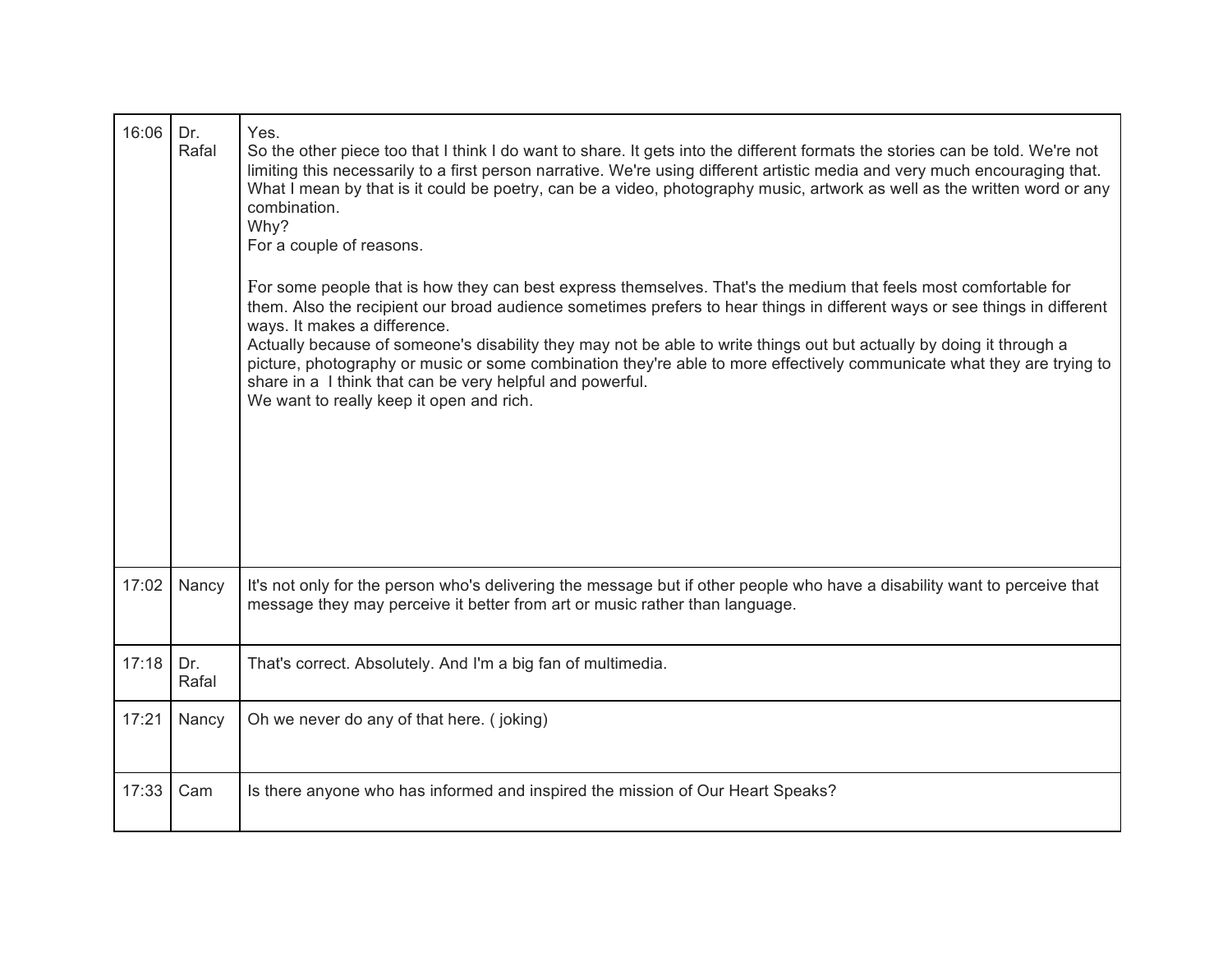| 17:41 | Dr.<br>Rafal | So there are a couple of things.<br>Certainly individual patients that I have personally treated over the years have been a personal inspiration to me and<br>some of the stories that we already have included with this project.<br>But I think I mentioned Victor Frankl. There are many people, but he in particular spoke to the issue of meaning and<br>purpose in life while dealing with life's challenges. There is a whole professional community and body of<br>knowledge that I was excited to learn about who really fit the vision. It felt like an untapped resource.<br>So as a result of this introduction, one of the individuals that I reached out to from the Victor Frankl community has<br>become a member of the advisory board of Our Heart Speaks. His name is Alexander Bethany and is the Director of<br>the Victor Frankl Institute in Vienna Austria. We are also reaching out to some other members and getting input from<br>them.<br>There's a conference that's going on in Texas in June. Unfortunately I am not going to personally make it but I'm trying<br>to really pull those resources in because I think the therapists and people that have worked in that community have a lot<br>to offer. They can offer resources, strategies and approaches that we may be able to learn from and incorporate. This is<br>an open invitation.<br>The goal is to begin to develop a network and a set of resources that people will support to help nurture this work and<br>really make a difference to all we serve. One thing that is very important, is that it has to be individualized. It cannot be<br>a cookie cutter approach. |
|-------|--------------|-------------------------------------------------------------------------------------------------------------------------------------------------------------------------------------------------------------------------------------------------------------------------------------------------------------------------------------------------------------------------------------------------------------------------------------------------------------------------------------------------------------------------------------------------------------------------------------------------------------------------------------------------------------------------------------------------------------------------------------------------------------------------------------------------------------------------------------------------------------------------------------------------------------------------------------------------------------------------------------------------------------------------------------------------------------------------------------------------------------------------------------------------------------------------------------------------------------------------------------------------------------------------------------------------------------------------------------------------------------------------------------------------------------------------------------------------------------------------------------------------------------------------------------------------------------------------------------------------------------------------------------------------------------------------|
| 19:18 | Nancy        | Oh no absolutely not.                                                                                                                                                                                                                                                                                                                                                                                                                                                                                                                                                                                                                                                                                                                                                                                                                                                                                                                                                                                                                                                                                                                                                                                                                                                                                                                                                                                                                                                                                                                                                                                                                                                   |
| 19:20 | Dr.<br>Rafal | You have to reach that place. It is just options.                                                                                                                                                                                                                                                                                                                                                                                                                                                                                                                                                                                                                                                                                                                                                                                                                                                                                                                                                                                                                                                                                                                                                                                                                                                                                                                                                                                                                                                                                                                                                                                                                       |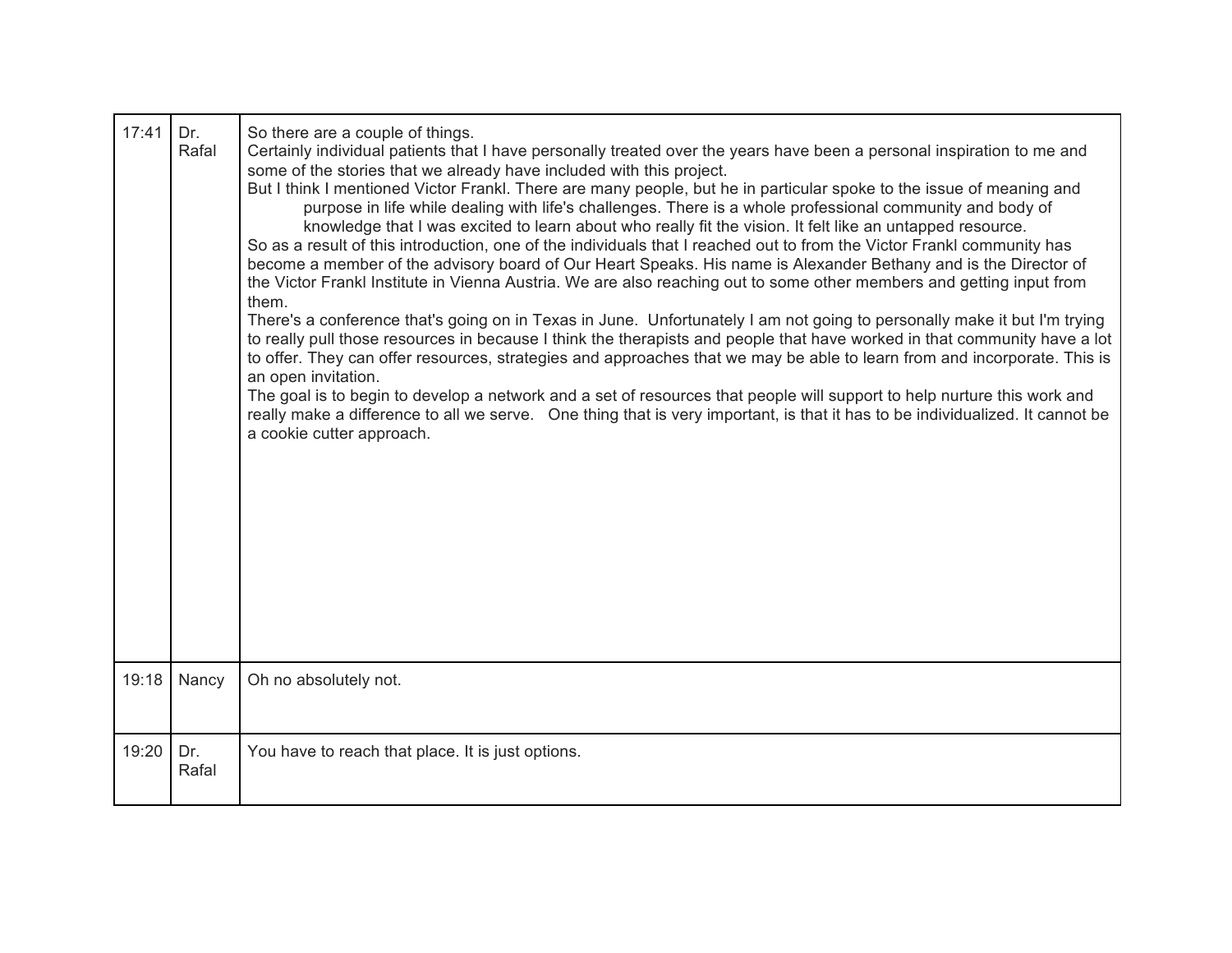| 19:24 | Nancy        | What are your plans for distribution of your concept to the general populace in the future?                                                                                                                                                                                                      |
|-------|--------------|--------------------------------------------------------------------------------------------------------------------------------------------------------------------------------------------------------------------------------------------------------------------------------------------------|
| 19:31 | Dr.<br>Rafal | I'm hoping this online platform with the stories, videos and other insights/offerings go viral. That would make a big<br>difference.                                                                                                                                                             |
|       |              | Actually if you go on the site already I have included some really phenomenal individuals who've given Ted Talks and<br>other types of presentations. They are already out there.                                                                                                                |
|       |              | We're incorporating that because these are just phenomenal stories. So anything that we can do to get the word out<br>there and make that connection is critical. It is all about the human connection                                                                                           |
|       |              | I would like to make this a platform known and accessible to people who have had a stroke, a spinal cord injury or other<br>new disability for a couple of reasons.                                                                                                                              |
|       |              | One, you may want to submit your story;                                                                                                                                                                                                                                                          |
|       |              | Or even if do not wish to share a story, the story of others and the rich resources that can you can engage with on the<br>OHS website may offer hope, a new perspective and inspiration. The feeling would be-I want to go there. I want to hear,<br>see and feel and to know what is possible. |
|       |              | And the way I look at it, the story is not the be all and end all, the story is a powerful vehicle. It's a medium by which we<br>reach that point and make the connection from the heart.                                                                                                        |
|       |              | So that's what is truly critical.                                                                                                                                                                                                                                                                |
|       |              |                                                                                                                                                                                                                                                                                                  |
|       |              |                                                                                                                                                                                                                                                                                                  |
| 20:38 | Nancy        | That's one of my really important talking points in a lot of these Hand In Hand Show events: The story of what<br>happened to you has a certain amount of value.                                                                                                                                 |
|       |              | But its biggest value is in how to transform your story into your ability to survive and thrive.                                                                                                                                                                                                 |
|       |              | And what we want is how did that happen.                                                                                                                                                                                                                                                         |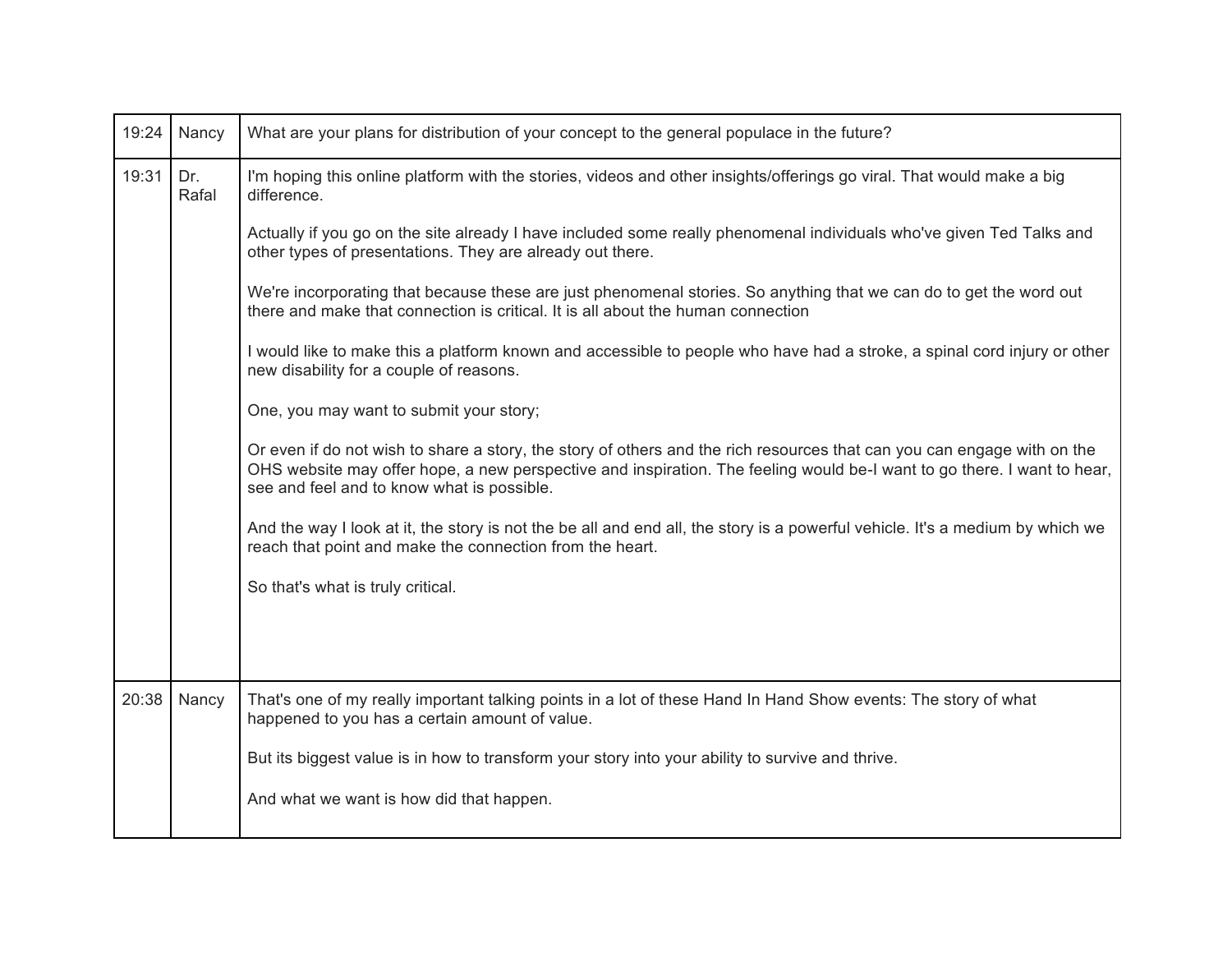|       |              | And when you can share that with us then you're making a really amazing contribution.                                                                                                                 |
|-------|--------------|-------------------------------------------------------------------------------------------------------------------------------------------------------------------------------------------------------|
|       |              | And the other thing that's really important is making it go viral. And just a little bit of a brag point here.                                                                                        |
|       |              | The first 10 days of the Hand-In-Hand Show without even advertising, we had thirty five thousand visits.                                                                                              |
|       | Dr.<br>Rafal | That's great.                                                                                                                                                                                         |
| 19:40 | Nancy        | The Show has only been up for five weeks now. It's exploding all over the place. And so we're glad you're here because<br>we hope we can help spread the word of what you're doing.                   |
| 21:41 | Dr.<br>Rafal | And we're always looking for collaborators and resources. I see this very much as an organic process that is growing<br>and evolving. We are always learning.                                         |
|       |              | That's actually what makes it exciting for me. You know over the past couple of years, I have been meeting people all<br>around the world and making these connections and hearing different stories. |
|       | Nancy        | It's amazing.                                                                                                                                                                                         |
|       | Dr.<br>Rafal | Yes it is.                                                                                                                                                                                            |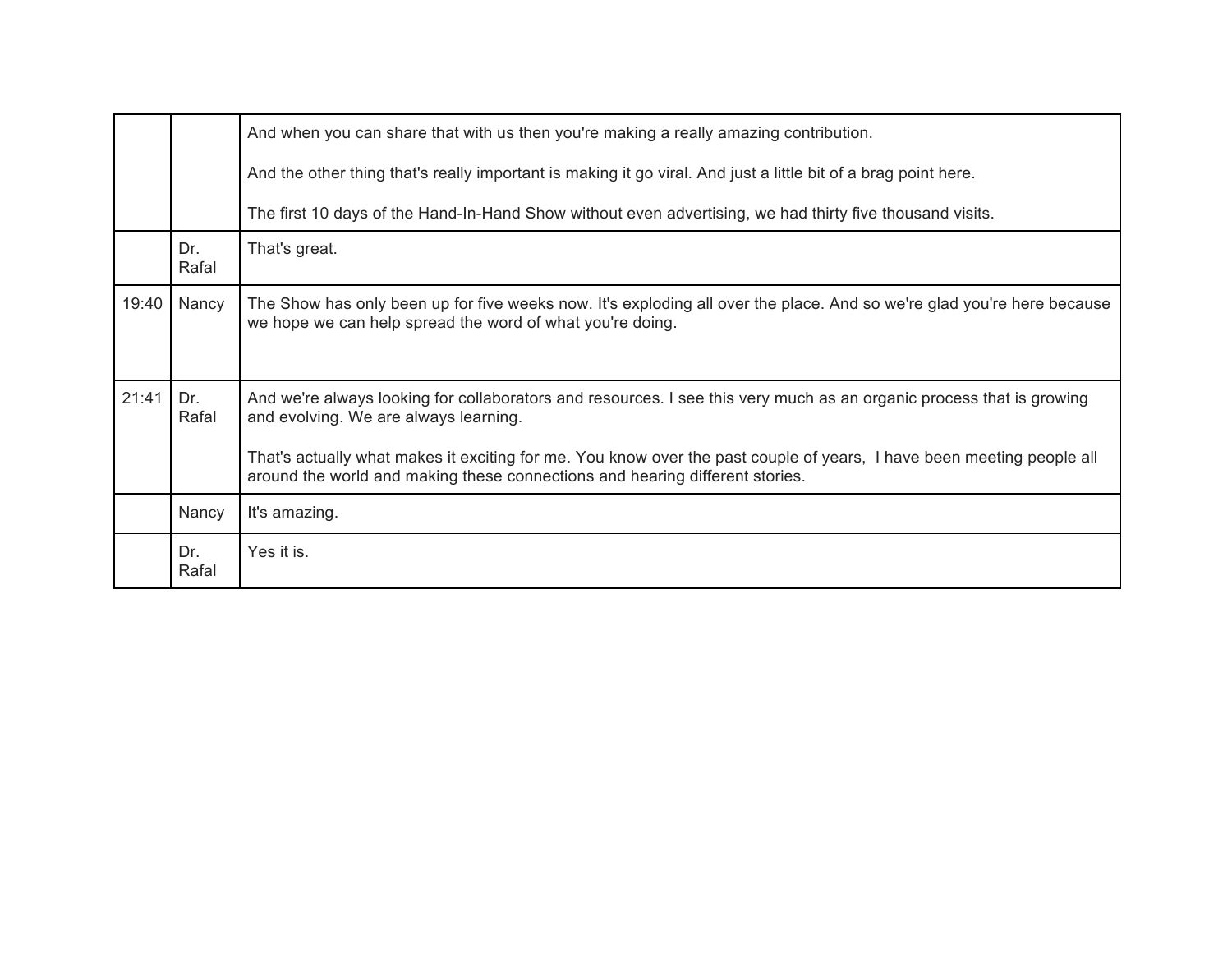| 23:32 | Cam          | Yes.                                                                                                                                                                                                                                                                                                                                                                                               |
|-------|--------------|----------------------------------------------------------------------------------------------------------------------------------------------------------------------------------------------------------------------------------------------------------------------------------------------------------------------------------------------------------------------------------------------------|
|       |              | I have worked with also stroke survivors and doctors and I just love this. I love the stories.                                                                                                                                                                                                                                                                                                     |
|       |              | You know each one of us has a journey and that's what we've talked about before and we may have had strokes or<br>brain injury or spinal cord injuries but it's a little bit different.                                                                                                                                                                                                            |
|       |              | I's always going to be a little bit different and what inspires us and what moves us forward is different.                                                                                                                                                                                                                                                                                         |
|       |              | But it helps that people can listen to these stories or see them and know that they're not alone.                                                                                                                                                                                                                                                                                                  |
|       |              | So it's kind of also a support group in a way because you may not be totally interacting with someone, but you're seeing<br>this story and you're saying oh I get this or you know or maybe you don't get it so that you read the second or third story<br>and it finally kind of hits you as to what you need to do or how you need to change. Maybe your focus or how you think<br>about things. |
|       |              | I can't say enough about this because I just think that a person who is writing this has a little bit of therapy in there and<br>the person who's reading it gets some too.                                                                                                                                                                                                                        |
|       |              | And even if they don't have the disability the caregiver or their physician or someone can get hopefully something out of<br>that also.                                                                                                                                                                                                                                                            |
|       | Dr.<br>Rafal | Absolutely.                                                                                                                                                                                                                                                                                                                                                                                        |
|       |              | I'll make two points.                                                                                                                                                                                                                                                                                                                                                                              |
|       |              | One is I I've seen where people look at the site and look at the different stories. And it's interesting to see that people<br>gravitate towards different stories. We all have things that grab us and listening to this is key and makes it especially<br>meaningful.                                                                                                                            |
|       |              | That actually tells me that it's it's very personal.                                                                                                                                                                                                                                                                                                                                               |
|       |              | So that's number one.                                                                                                                                                                                                                                                                                                                                                                              |
|       |              | The other thing is that on the medical end, unfortunately as our healthcare system goes in the direction of moving things<br>along quicker and getting into electronic health records and digitalizing our healthcare experiences                                                                                                                                                                  |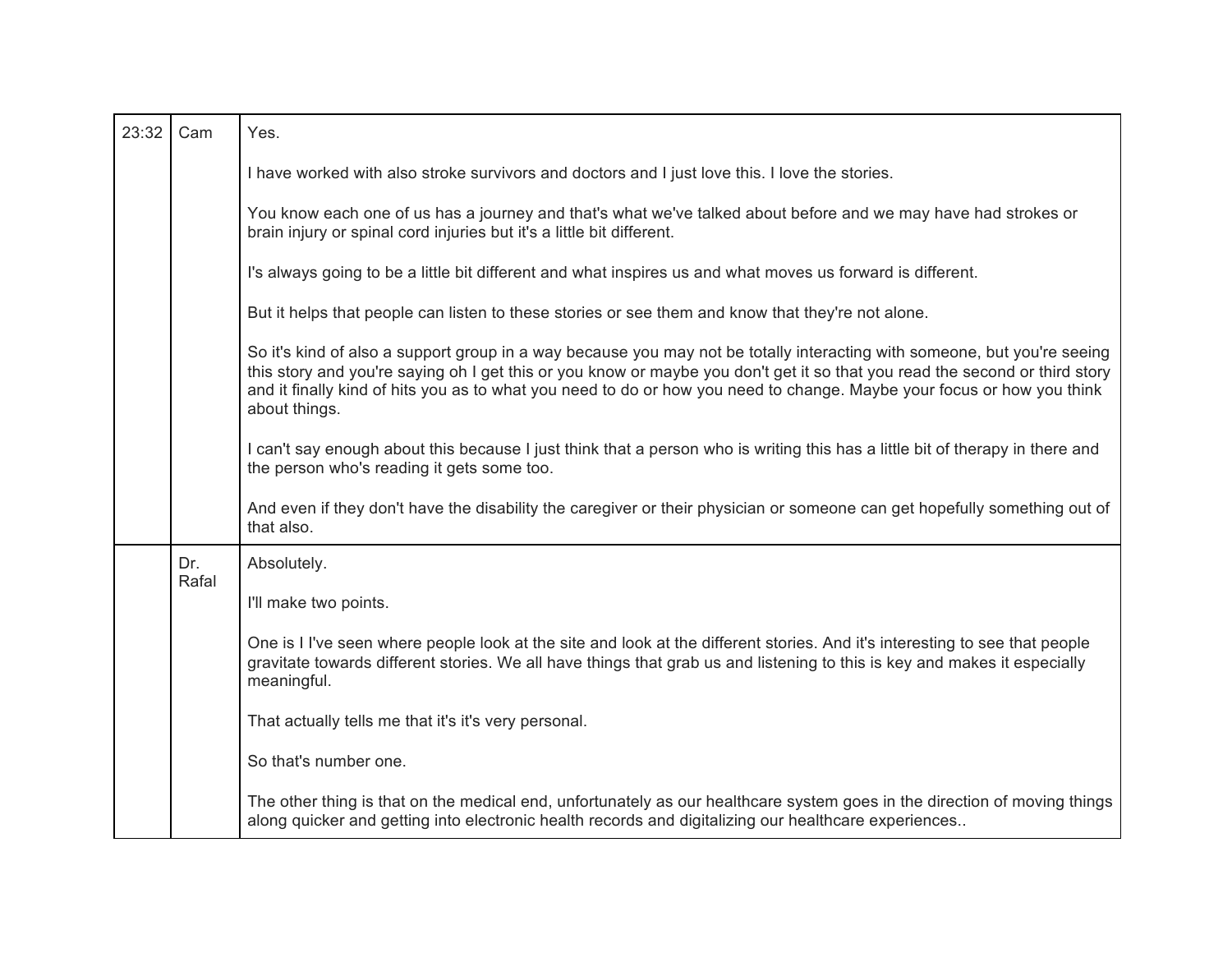| I think there are some really good things about that. I'm not trying to put that down. There's also a balance in terms of<br>the human side of things. I know myself. I've been in rehab long enough to know that the lengths of stay are getting<br>shorter, and we have to work with this. It is not necessarily that people need less. It's just that it's in a different<br>environment now.                                                                                                                                                                                                                                                                                                                                                                                                                                                                                                                                                                                                                                                                                                                                                                                                                                                                                                                                                                                                                                                                                                                                                                            |
|-----------------------------------------------------------------------------------------------------------------------------------------------------------------------------------------------------------------------------------------------------------------------------------------------------------------------------------------------------------------------------------------------------------------------------------------------------------------------------------------------------------------------------------------------------------------------------------------------------------------------------------------------------------------------------------------------------------------------------------------------------------------------------------------------------------------------------------------------------------------------------------------------------------------------------------------------------------------------------------------------------------------------------------------------------------------------------------------------------------------------------------------------------------------------------------------------------------------------------------------------------------------------------------------------------------------------------------------------------------------------------------------------------------------------------------------------------------------------------------------------------------------------------------------------------------------------------|
| I actually have to confess that I recognize that is the reality. OK. That is the reality right now. And rather than beating<br>myself up against the wall and saying well it should not be the reality and we should be doing it differently. How do we<br>work with that? How do we work around that and in a way that can preserve and enrich the experience?                                                                                                                                                                                                                                                                                                                                                                                                                                                                                                                                                                                                                                                                                                                                                                                                                                                                                                                                                                                                                                                                                                                                                                                                             |
| In a way that is what I am saying. For all of us, we all have our realities that we have to deal with. How can we begin the<br>shift and say OK this is one reality, but I'm going to work with that, around that and through that and make this<br>something different and transformative?                                                                                                                                                                                                                                                                                                                                                                                                                                                                                                                                                                                                                                                                                                                                                                                                                                                                                                                                                                                                                                                                                                                                                                                                                                                                                 |
| I like the word Transform and what is possible. That's why I came up with something called a Culture of Possibility.<br>That's a really broad term but it's really all of us saying OK what is possible. How do we shift that way of thinking? As a<br>physician, as a healthcare provider, as a nurse, a therapist? As a caregiver not just as only as a patient. How do we<br>begin to look at this and say oh you know what? There's a possibility here. How can we help you with that? You know I<br>never really thought of it that way. If you hear from another colleague or from someone else saying well this is not<br>possible or something that just doesn't sound right to you or resonate with this new way of thinking, a little part of you<br>should say that doesn't feel right to me. You know I'm going to push back a little bit on that nicely and gently because I<br>think that there's a tendency that we sometimes always come from that place and I don't mean in a mean way but I<br>think sometimes we're not thinking that way and that's why when all of us: physicians, healthcare providers, health care<br>workers, caregivers, patients begin to say you know what, I may have had a stroke, that brain injury, the cardiac event<br>or whatever, but what does that truly mean? What does it mean to be human? There's still a possibility for me to have<br>purpose and meaning and contribute and to heal in a way that doesn't necessarily mean cure. - they are not<br>synonymous-but still my life can be very rich and fulfilled. |
| Does this make sense?                                                                                                                                                                                                                                                                                                                                                                                                                                                                                                                                                                                                                                                                                                                                                                                                                                                                                                                                                                                                                                                                                                                                                                                                                                                                                                                                                                                                                                                                                                                                                       |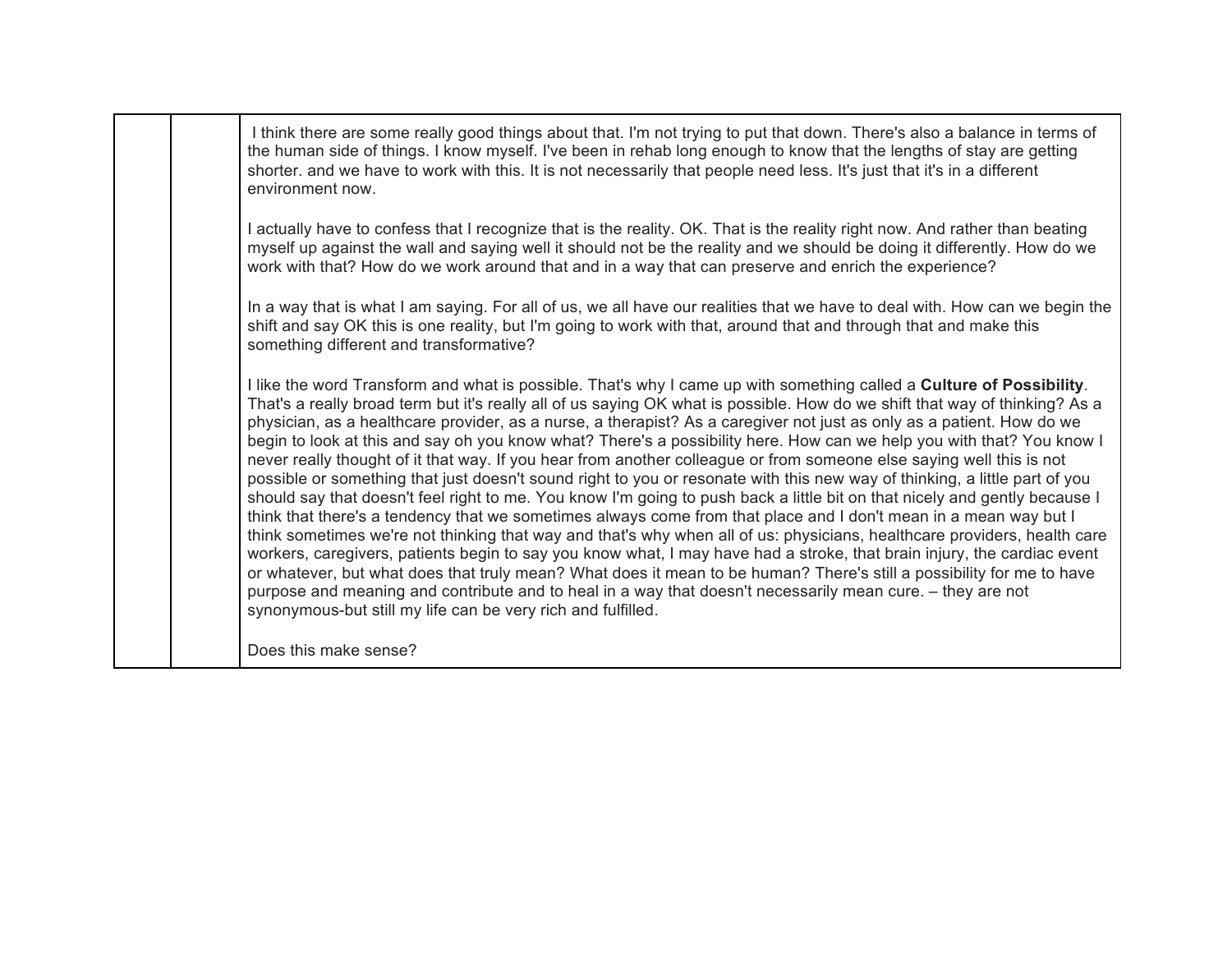| 25:36 | Nancy        | Yes, that's incredibly beautiful.                                                                                                                                                                                                                                                                                                                                                                                                                                                                                                                                                                                                                                                                                                                                                 |
|-------|--------------|-----------------------------------------------------------------------------------------------------------------------------------------------------------------------------------------------------------------------------------------------------------------------------------------------------------------------------------------------------------------------------------------------------------------------------------------------------------------------------------------------------------------------------------------------------------------------------------------------------------------------------------------------------------------------------------------------------------------------------------------------------------------------------------|
|       |              | I like the idea that that cure does not necessarily mean success because there isn't often a "cure". I have a little concept<br>here. I like to think that this shift in the medical profession to less and less time is not such a bad thing, because it's<br>shifting the responsibility for each person's health and their success at creating a life that has value onto themselves.<br>They're not expecting someone else to do it for them because in reality no one can do it for you. You have to accept<br>what has happened and find ways to make your life meaningful. And if the medical profession can help give us direction<br>as to where those ways might be. That's fabulous. But the reality is that the individual person still has to do with<br>themselves. |
| 26:45 | Dr.<br>Rafal | As you know as long as they have the resources, the support and the opportunity to access what they need the seeds<br>for success are there.                                                                                                                                                                                                                                                                                                                                                                                                                                                                                                                                                                                                                                      |
| 27:41 | Nancy        | Absolutely. I agree. You provide the resource and that's fabulous. This is very exciting.                                                                                                                                                                                                                                                                                                                                                                                                                                                                                                                                                                                                                                                                                         |
| 27:48 | Cam          | Well this brings up another point for me in that, you know I was in the hospital for four days. I went to rehab hospital for<br>about six weeks and then I did outpatient therapy for about a year or a little over.                                                                                                                                                                                                                                                                                                                                                                                                                                                                                                                                                              |
|       |              | I was fortunate in the way that when my stroke happened I got enough to last me to the end of the year and then I<br>started again.                                                                                                                                                                                                                                                                                                                                                                                                                                                                                                                                                                                                                                               |
|       |              | But because I looked good and I seemed to get around okay, my family left me four to six weeks after I got home and I<br>had to learn to do things by myself. I didn't know if I could do or figure it out how to do it. I just would have loved to hear<br>these stories and know that it was okay, and I would be okay.                                                                                                                                                                                                                                                                                                                                                                                                                                                         |
|       |              | I mean I kind of knew that you do need to get through it is not immediate. It is a process.                                                                                                                                                                                                                                                                                                                                                                                                                                                                                                                                                                                                                                                                                       |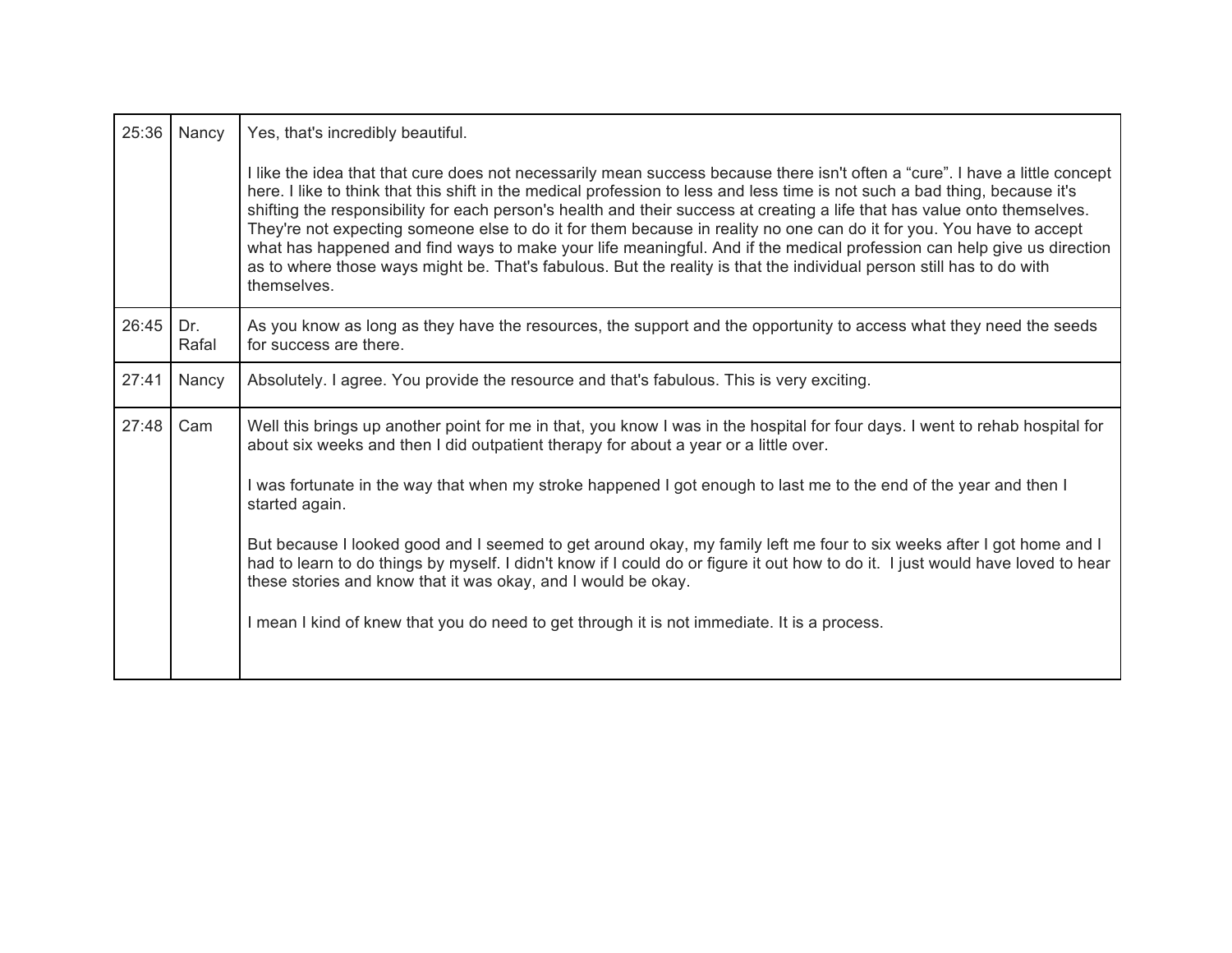| 28:51 | Dr.<br>Rafal | I think what you're saying is very true. What I do see and it's not uncommon is that there's this intense period of time we<br>can use stroke as an example where we could be but any any of these you know catastrophic changes in one's life.<br>So you go through the acute hospital, you go through the rehab piece and you even go through an outpatient program.<br>And then all of a sudden it of tails off. |
|-------|--------------|---------------------------------------------------------------------------------------------------------------------------------------------------------------------------------------------------------------------------------------------------------------------------------------------------------------------------------------------------------------------------------------------------------------------|
|       |              | And what happens?                                                                                                                                                                                                                                                                                                                                                                                                   |
|       |              | So once life continues and there is a whole survivorship piece that continues and actually there are enough people who<br>are familiar with one cancer survivorship program and it goes on for stroke and for other things too. But it's more than<br>just surviving. It's being able to flourish and being able to see that possibility.                                                                           |
|       |              | I think part of it is that people need that extra glimpse at what's next. What comes after the intense medical care and<br>rehab. Because we are in a different place. But all of a sudden the team is starting to pull back. Partly because you<br>actually don't need medical care anymore.                                                                                                                       |
|       |              | On one level we do not need them as much. It's true.                                                                                                                                                                                                                                                                                                                                                                |
|       | Nancy        | Exactly. Yes it will be a shift to taking responsibility for your own success.                                                                                                                                                                                                                                                                                                                                      |
| 30:03 | Dr.<br>Rafal | The only thing I would say is actually it is something I put out to my colleagues. We want all of us be mindful, as we're<br>going through this process, the language we use when we speak to our patients and to each other and the kind of<br>things we say through our verbal and non-verbal communication.                                                                                                      |
|       |              | Because I know on a daily basis I'm asked by patients and families and I'm sure it goes both ways. What do you think is<br>going to happen to me? How am I going to do?                                                                                                                                                                                                                                             |
|       |              | And you know often they're asking a different question, which is sometimes "can I move my arm again?"                                                                                                                                                                                                                                                                                                               |
|       |              | So that's one level but sometimes the other questions being asked are on a conscious or more on a subconscious level.<br>We need to be mindful of how we speak to each other and the language we use, it's really really critical.                                                                                                                                                                                  |
| 30:58 | Cam          | If somebody thinks there is a positive statement about what someone's doing or what they are going to perceive as a<br>passive statement they will do better if you tell them. I don't know how you're going to do, you may not do well. but if<br>you tell them you know with hard work, this may work this is both a more positive and honest message.                                                            |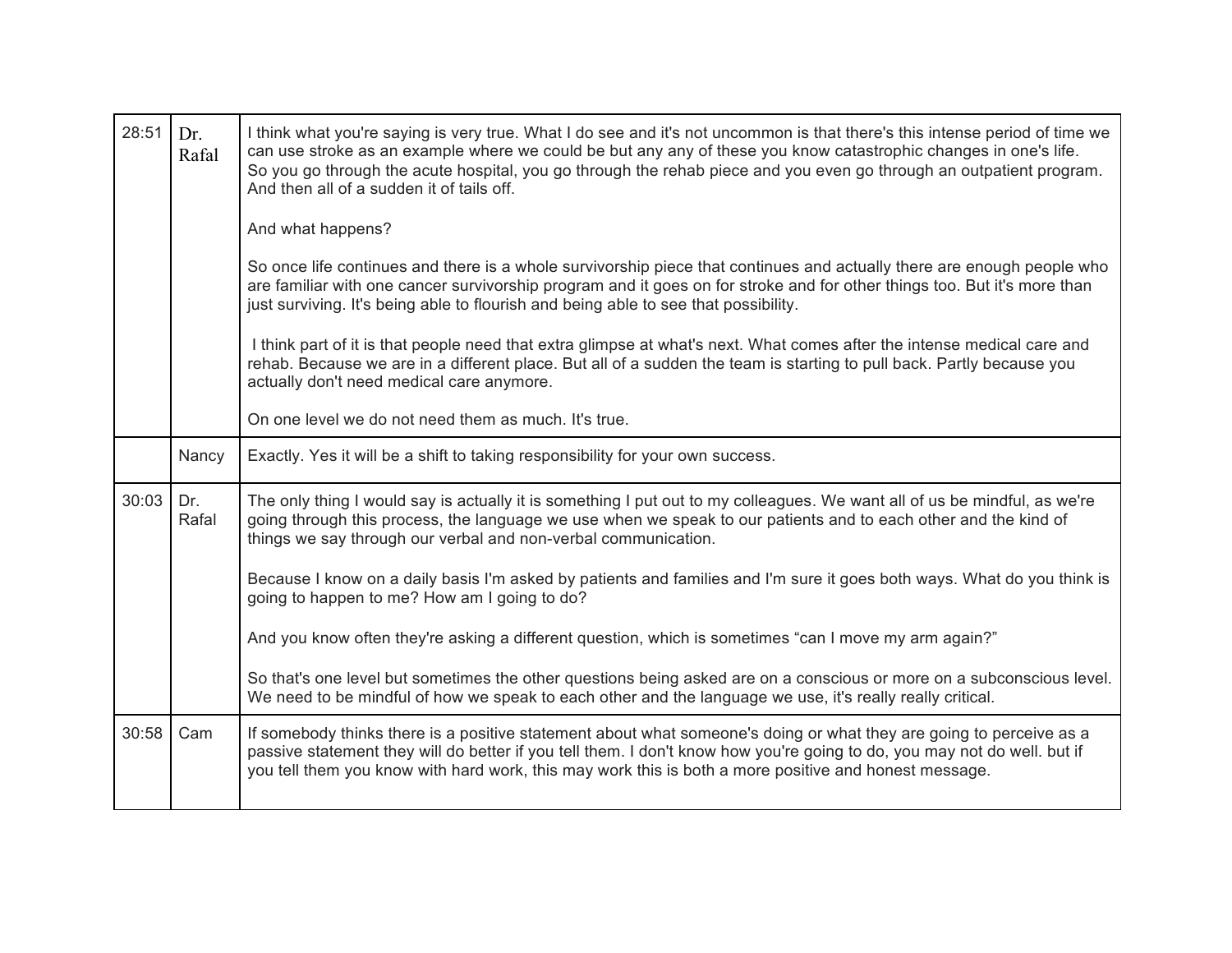|       |              | But if you choose your words in such a way that you're going to have the patients want to work hard or harder than<br>maybe what they would if they heard and don't know what's going to happen with your arm you know work with it and<br>see what happens. They need a more positive say.                                                                                                                                                                                                                                                                                                                                                                                                                                                                                                                                                                                                                                                                                                           |
|-------|--------------|-------------------------------------------------------------------------------------------------------------------------------------------------------------------------------------------------------------------------------------------------------------------------------------------------------------------------------------------------------------------------------------------------------------------------------------------------------------------------------------------------------------------------------------------------------------------------------------------------------------------------------------------------------------------------------------------------------------------------------------------------------------------------------------------------------------------------------------------------------------------------------------------------------------------------------------------------------------------------------------------------------|
| 31:42 | Dr.<br>Rafal | So you bring up an interesting point so there's two aspects of this. And both are actually true.<br>We do know to some extent that if someone has high, realistic goals and can see the possibilities they actually are<br>more likely to make progress have more function.<br>The other reality is also true that there is often a point where things will not improve despite best efforts. That doesn't<br>mean that's what it is.<br>I mean maybe we've hit a point where OK I'm not going to move my arms again or I am not able to do a specific activity.<br>That's true.<br>And that maybe that is where things are right now or where they are going to be.<br>But what does this really mean? Who am I? What am I? What can I do?<br>So both can be true.<br>So what I envision is that basically within a realistic pragmatic way, we still have a lot we offer people? I don't want to<br>say that everyone is going to be cured and everything is just been fine. This is just not true. |
|       |              | However, if you go on that site you'll see some very interesting stories where people have done much better than their<br>health care practitioners thought they would do. Clearly in their situation, it had a lot to do with their own set of<br>motivations and their own mindset.<br>And the other is that clearly they are living with where things are. They may have achieved the limits of their physical<br>ability but have far excelled in other aspects of their life. I've actually had people say to me that you know in some ways<br>my life is more meaningful and purposeful than it was before.                                                                                                                                                                                                                                                                                                                                                                                     |
| 33:37 | Cam          | I really feel like that.                                                                                                                                                                                                                                                                                                                                                                                                                                                                                                                                                                                                                                                                                                                                                                                                                                                                                                                                                                              |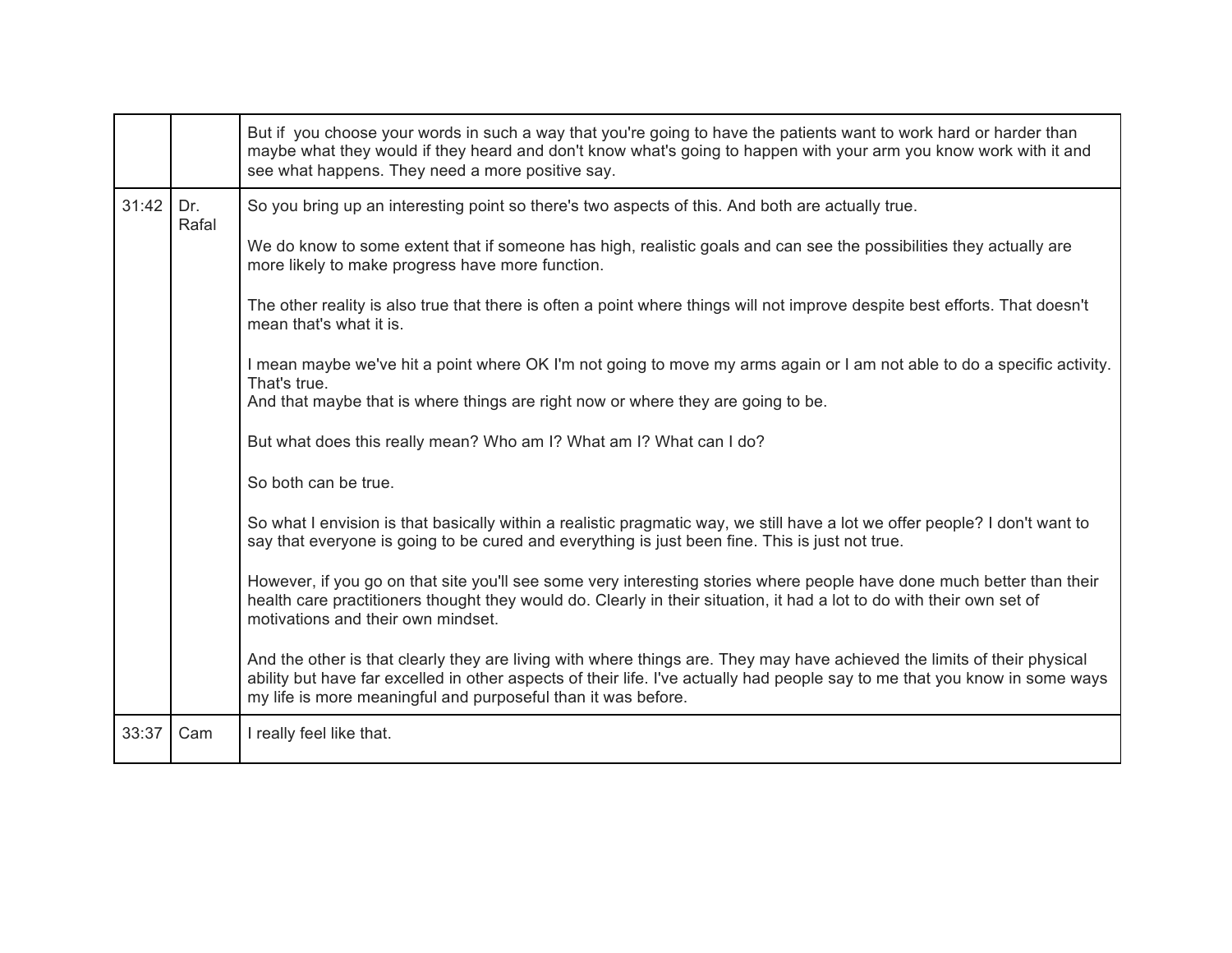|       | Nancy        | Yes. absolutely. John and I, we have our purpose. Things have changed drastically but it's still an incredible life. And<br>we meet so many wonderful people and it's just a whole different area of life that we never knew existed. It's a<br>wonderful part of life.                                                                                                                                                                                                                                                                                                                                                                                                                                                                                                                                                                                                                                                                                                                                                                                                                                                                                                    |
|-------|--------------|----------------------------------------------------------------------------------------------------------------------------------------------------------------------------------------------------------------------------------------------------------------------------------------------------------------------------------------------------------------------------------------------------------------------------------------------------------------------------------------------------------------------------------------------------------------------------------------------------------------------------------------------------------------------------------------------------------------------------------------------------------------------------------------------------------------------------------------------------------------------------------------------------------------------------------------------------------------------------------------------------------------------------------------------------------------------------------------------------------------------------------------------------------------------------|
| 33:59 | Cam          | That's so true with even with me because I think if I hadn't had the stroke I wouldn't have met the people that I met.<br>I have made friends with my therapists and some doctors. And you know it's it's incredible. I do this podcast I never<br>would have been able to do this.<br>Well I would have been able to do it but the possibility wouldn't have come up to do this or do the The Brain Injury<br>Radio or do the support groups (Cam also hosts the Brain Injury Radio and runs a support group). I've worked in the<br>medical field for 32 years and I knew about stroke. Or I thought. I knew disabilities.<br>But once it happened to me I realized that although we can never return to the way things were to some extent. Some<br>things may stop, but I get to do a lot more than I did and I'm much more adventurous now.<br>I will not go bungee jumping.<br>But I tried different things. I have tried archery, I have tried the firing range and I tried tai chi and yoga and stuff but<br>didn't have the time and had to drop these activities. So now maybe if I just find a career in brain injury or anything it<br>might be a possibility. |
| 35:20 | Nancy        | So that's great. I like your concept of a <b>Culture of Possibility</b> . Just those words in themselves are so inspiring for<br>everyone. I am so grateful for what you're doing.                                                                                                                                                                                                                                                                                                                                                                                                                                                                                                                                                                                                                                                                                                                                                                                                                                                                                                                                                                                         |
| 35:33 | Dr.<br>Rafal | Well thank you. I really do appreciate that and all the support we can get is so appreciative                                                                                                                                                                                                                                                                                                                                                                                                                                                                                                                                                                                                                                                                                                                                                                                                                                                                                                                                                                                                                                                                              |
| 35:40 | Cam          | So are there any other points that you want to talk about or anything that you feel is very important that we haven't<br>talked about.                                                                                                                                                                                                                                                                                                                                                                                                                                                                                                                                                                                                                                                                                                                                                                                                                                                                                                                                                                                                                                     |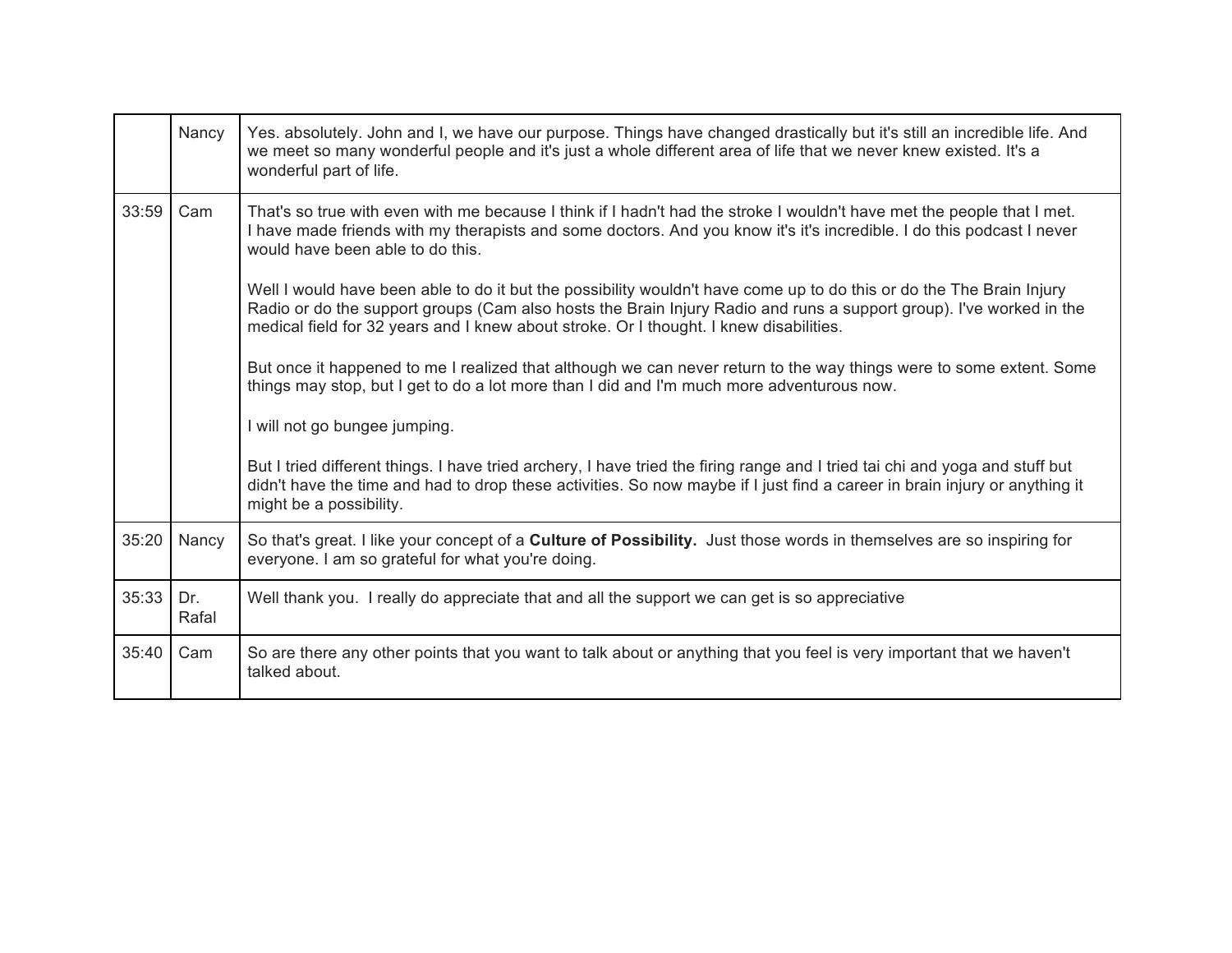| 35:50 | Dr.<br>Rafal | I think for the most part we've covered most of the major aspects of this project and work of Our Heart Speaks.<br>I will say that we're always looking for interesting ways that we can reach out and collaborate with people to learn from<br>each other. That's really very important. The more resources we have I'm always open to that. If you know someone<br>who has good ideas we welcome that. We actually set up something on the site something that's a little bit unique.<br>Because I have received submissions of stories that don't meet the actual core story criteria focused on those living<br>with a new or an acquired disability who have found meaning and purpose in their life, we wanted to create another<br>venue on the site to share these submissions. |
|-------|--------------|-----------------------------------------------------------------------------------------------------------------------------------------------------------------------------------------------------------------------------------------------------------------------------------------------------------------------------------------------------------------------------------------------------------------------------------------------------------------------------------------------------------------------------------------------------------------------------------------------------------------------------------------------------------------------------------------------------------------------------------------------------------------------------------------|
|       |              | So we have received a couple of submissions from people who actually were born with a disability but they wanted to<br>share something that was relevant and now we are able to do this. It is called the OHS Journal Page.                                                                                                                                                                                                                                                                                                                                                                                                                                                                                                                                                             |
|       |              | The OHS Journal Page also offers a platform to share different perspectives on disability. This could include something<br>that may be a good resource or something that's educational for the audience that we're trying to serve.<br>I actually welcome if someone finds that any of these stories have made a positive shift for them to be able to share<br>that so we're open to that kind of story as well and welcome stories that can demonstrate the impact of this work.<br>This certainly can be an important metric that we can use to further demonstrate the value of this effort.                                                                                                                                                                                        |
| 36:55 | Cam          | I thank you for being with us.                                                                                                                                                                                                                                                                                                                                                                                                                                                                                                                                                                                                                                                                                                                                                          |
|       |              | I encourage people to go and look at Our Heart Speaks and the Patient's Stories Project. Dr. Rafal I would love to have<br>you back and talk again about this and maybe some of the individual stories that you have received. This has been<br>really interesting and I can't say enough about what you do. I'm hoping physicians and medical personnel can read<br>some of these too and get a whole lot out of it.                                                                                                                                                                                                                                                                                                                                                                   |
| 37:30 | Nancy        | Thank you for being with us and I'm so grateful and it's it's so wonderful to know that someone else in the world reads<br>Victor Frankl.                                                                                                                                                                                                                                                                                                                                                                                                                                                                                                                                                                                                                                               |
|       |              | It is delightful.                                                                                                                                                                                                                                                                                                                                                                                                                                                                                                                                                                                                                                                                                                                                                                       |
|       |              | I am so glad that we learned about what you're doing because I think it's incredibly important for the whole world and<br>you're doing amazing things and you're paying it forward in ways that you may never ever know.                                                                                                                                                                                                                                                                                                                                                                                                                                                                                                                                                                |
| 37:41 | Dr.<br>Rafal | Yes. Well thank you. Thank you so much for those kind words.                                                                                                                                                                                                                                                                                                                                                                                                                                                                                                                                                                                                                                                                                                                            |